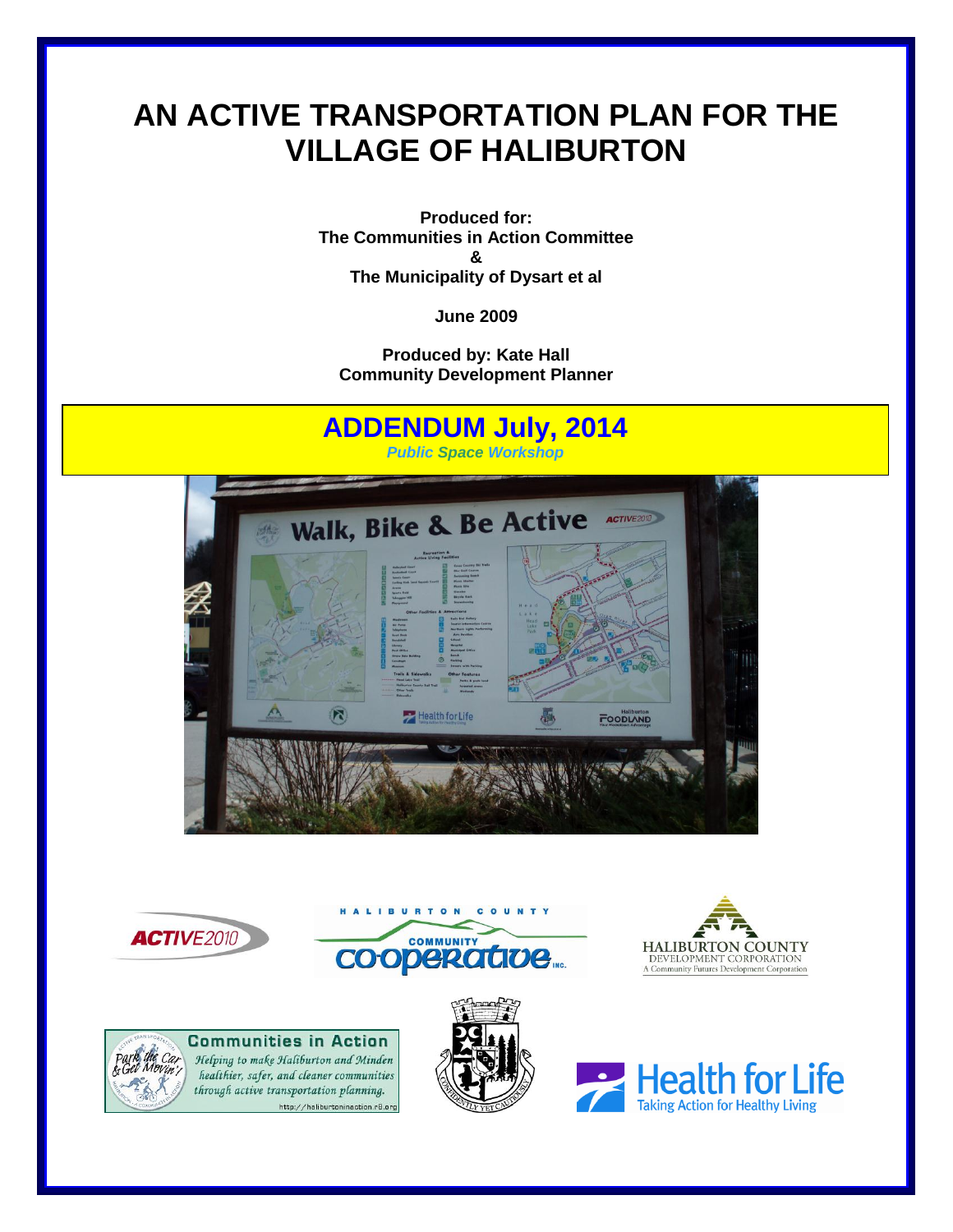# **AN ACTIVE TRANSPORTATION PLAN FOR HALIBURTON VILLAGE – ADDENDUM, June 2014**

### **ACKNOWLEDGEMENTS**

- Sue Shikaze Haliburton Kawartha Pine Ridge District Health Unit
- Kate Hall Communities in Action (CIA)

#### **NEW PARTNERS**

- Canadian Association of Retired Persons (CARP)
- Haliburton Real Easy Ryders Cycling Club
- Haliburton Highlands Chamber of Commerce
- **•** Haliburton County Tourism
- Dysart Recreation Coordinator

# **1.0 Introduction**

#### **Purpose of the 2014 Addendum**

The Active Transportation Plan Addendum for Haliburton Village is intended as an up-to-date resource for municipal staff and political representatives to assist in identifying, prioritizing and budgeting for missing components of a comprehensive active transportation network.

The addendum contains only additions or updates to information in the original AT plan. It incorporates new evidence and information that has been generated locally, provincially and internationally since the original plan was written. This Addendum is not intended to be standalone document. It is to be used in conjunction with the original AT plan for Haliburton in 2009. The addendum is structured using the original section titles **in bold black font**. The additions or updates are identified in *blue* font and categorized under the original section titles.

The Section 8.0 Recommendations:

- Include more detail and some original text (where the item continues to be a recommendation)
- Do not include the recommendations from the original AT plan if they were completed (or the recommendation is marked as "DONE")

The following local documents were reviewed:

- 1. Haliburton AT Plan, available online at <http://www.haliburtoncooperative.on.ca/CIA/our-projects>
- 2. Dysart Official Plan
- 3. *Seven Years Later: Evaluation of Active Transportation in Haliburton County*, (Kate Hall and Sue Shikaze, 2014) which includes a detailed inventory of new policy, infrastructure and programs, as well as survey, observation and key informant data
- 4. *Active Transportation in Haliburton Village - A report from the community*, (Kate Hall, Green Communities Canada, 2014) available online at <http://www.haliburtoncooperative.on.ca/CIA/our-projects>
- *5. Dysart Municipal Cultural Plan, 2012*
- *6. Glebe Park Plan*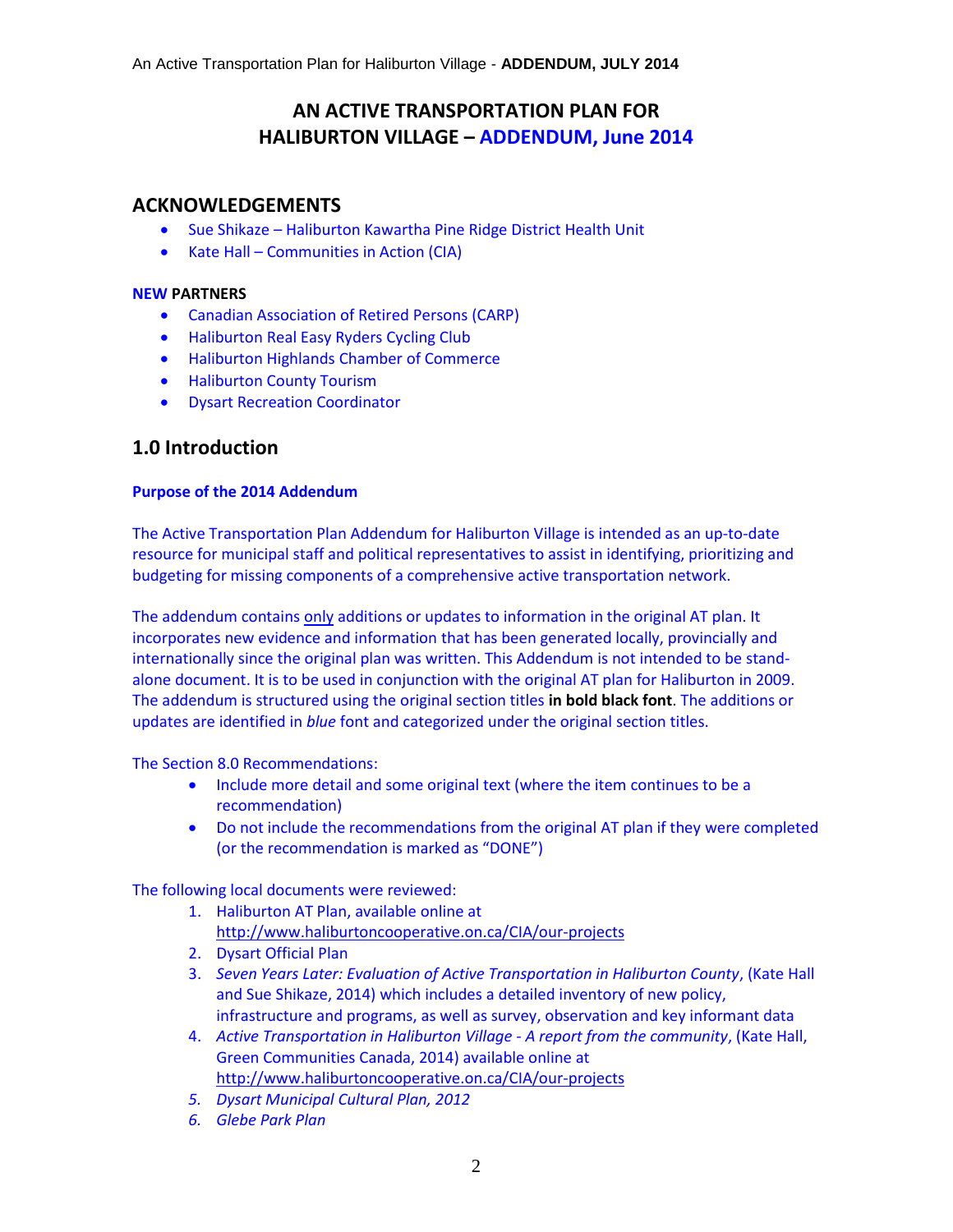# **2.0 THE CASE FOR ACTIVE TRANSPORTATION**

New reports and evidence continue to build support for planning safe active transportation, as well as highlighting the multiple benefits of creating walking and cycling-friendly communities.

#### **2.2 Safety**

#### *Ontario Chief Coroner's Pedestrian Death Review*

The report highlights the issue of motorist speed as a major contributing factor in pedestrian deaths. The speed at which a car is travelling influences both the risk of a collision and the consequences due to the relationship between speed and stopping distance. The higher the speed of a vehicle, the shorter the time a driver has to stop and avoid a crash, including hitting a pedestrian. Pedestrians have a 90% chance of surviving a collision with a car at speeds of 30 km/h or lower, but less than a 50% chance of surviving impacts at a speed of 45 km/h and higher.

[http://www.mcscs.jus.gov.on.ca/stellent/groups/public/@mcscs/@www/@com/docume](http://www.mcscs.jus.gov.on.ca/stellent/groups/public/@mcscs/@www/@com/documents/webasset/ec161058.pdf) [nts/webasset/ec161058.pdf](http://www.mcscs.jus.gov.on.ca/stellent/groups/public/@mcscs/@www/@com/documents/webasset/ec161058.pdf)

#### *Ontario Chief Coroner's Cycling Death Review*

This report reviewed all accidental cycling deaths in Ontario from January  $1<sup>st</sup>$ , 2006 to December  $31<sup>st</sup>$ , 2010. The report cites cyclists as among the most vulnerable road users and states that all cyclist fatalities are preventable. It calls for a range of policy changes including measures to create more safe, separated cycling infrastructure, such as, "Adoption of a 'complete streets' approach – focused on the safety of all road users - to guide the redevelopment of existing communities and the design of new communities throughout Ontario."

[http://www.mcscs.jus.gov.on.ca/english/deathinvestigations/office\\_coroner/publications](http://www.mcscs.jus.gov.on.ca/english/deathinvestigations/office_coroner/publicationsandreports/cyclingdeathreview/di_cycling_death_review.html) [andreports/cyclingdeathreview/di\\_cycling\\_death\\_review.html](http://www.mcscs.jus.gov.on.ca/english/deathinvestigations/office_coroner/publicationsandreports/cyclingdeathreview/di_cycling_death_review.html)

#### **2.3 The Economy**

Regarding the economic benefits of building walkable, bikeable communities for municipalities, the findings most relevant to the economies of smaller rural communities include:

- savings on municipal infrastructure when building compact developments,
- savings to individuals when car dependence is decreased (e.g., going from 2 cars to one can save a family approximately \$8,000 / year according to the Canadian Automobile Association)
- the boost that retail and employment centers receive when walkability is improved
- the municipal costs of providing and maintaining free parking
- The negative impact that high volume/speed roadways have on property values and taxes
- The impact that improved walking and cycling networks have on "livability and quality of life" and ultimately a community's ability to attract and retain populations

*The Economic Value of Walkability*, Litman 2011 [www.vtpi.org/walkability.pdf](http://www.vtpi.org/walkability.pdf)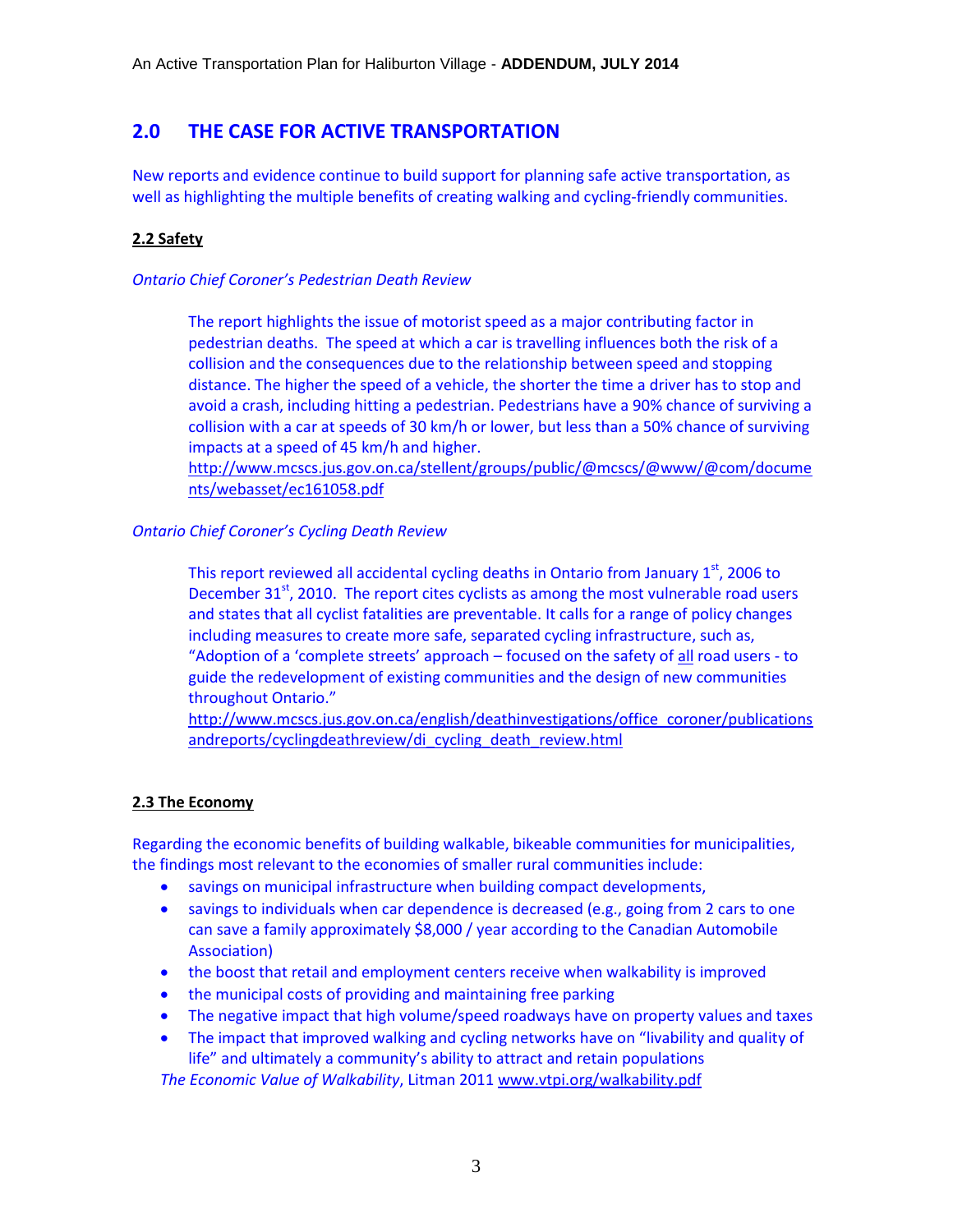"Walkability may be particularly important in communities with a tourism-based economy because the more time that people spend walking on downtown streets, the more money they are likely to spend in local shops. A walk-friendly community can also be a valuable asset in municipal strategies to attract and retain new residents and businesses. Tolley, R. (2011). Good for Business: The Benefits of Making Streets More Walking and Cycling Friendly."

[http://www.heartfoundation.org.au/SiteCollectionDocuments/GoodforBusinessFINAL\\_Nov.pdf](http://www.heartfoundation.org.au/SiteCollectionDocuments/GoodforBusinessFINAL_Nov.pdf)

Compact development saves municipal resources. Neighborhoods designed to preserve open space through compact development can help reduce construction and maintenance costs, and yet command higher prices. *Active Living Research Fact Sheets* 

[http://activelivingresearch.org/economic-benefits-open-space-recreation-facilities-and-walkable](http://activelivingresearch.org/economic-benefits-open-space-recreation-facilities-and-walkable-community-design)[community-design](http://activelivingresearch.org/economic-benefits-open-space-recreation-facilities-and-walkable-community-design)

Cycling tourism is a growing industry. For municipalities that seek to include cycling tourism in their strategy, the economic spin-offs are considerable as outlined in research compiled by Ontario's Transportation Options:

- In 2010, 2 million Canadian/Ontario visitors participated in cycling activities in Ontario, spent around \$391 million, an increase of 25% and 18% respectively from 2009.
- 438,000 cycle tourists from Canada cycled in the following four areas in 2010: Toronto (223K); Ottawa (110K); Niagara (84K); Windsor (21K).
- The spending of these Canadian cycle tourists contributed \$104 million to economy in 2010. For example, the economic Impact of cycle tourists in Niagara:
	- o \$148 is the average amount spent by cyclists staying one or more nights on combined food and beverages, attractions and retail purchases, (excludes accommodations)
	- o 52% of all cyclists stayed one or more nights: 69% one night; 19% two nights; and 12% 3 or more nights.
	- $\circ$  Accommodations choices included 43% staying in a range of hotels or motels, 29% staying at Bed & Breakfasts
	- o 85% of cyclists surveyed came from Ontario

[http://www.transportationoptions.org/uploads/8/7/2/0/8720033/economic\\_impact\\_of\\_cycle](http://www.transportationoptions.org/uploads/8/7/2/0/8720033/economic_impact_of_cycle_tourism_in_ontario_2012.pdf) [\\_tourism\\_in\\_ontario\\_2012.pdf](http://www.transportationoptions.org/uploads/8/7/2/0/8720033/economic_impact_of_cycle_tourism_in_ontario_2012.pdf)

Small AT investments will encourage tourists and residents to cycle more. From the Healthy Living Niagara Fact Sheet series *Economic Value: Active Transportation and Tourism* (2013)

- One-quarter of cycling tourists and residents surveyed in Niagara reported that they would be encouraged to cycle more often if there was better signage and more bike lanes on roads
- Developing infrastructure which supports active transportation is relatively inexpensive. In Canada, to construct 1 km of on-street bike lanes (i.e. restriping) costs an average of \$20,000 to install whereas a km of road costs an average of \$1.3 million
- The cost of building a parking space for a bicycle is about 5% of the cost of building a parking space for a car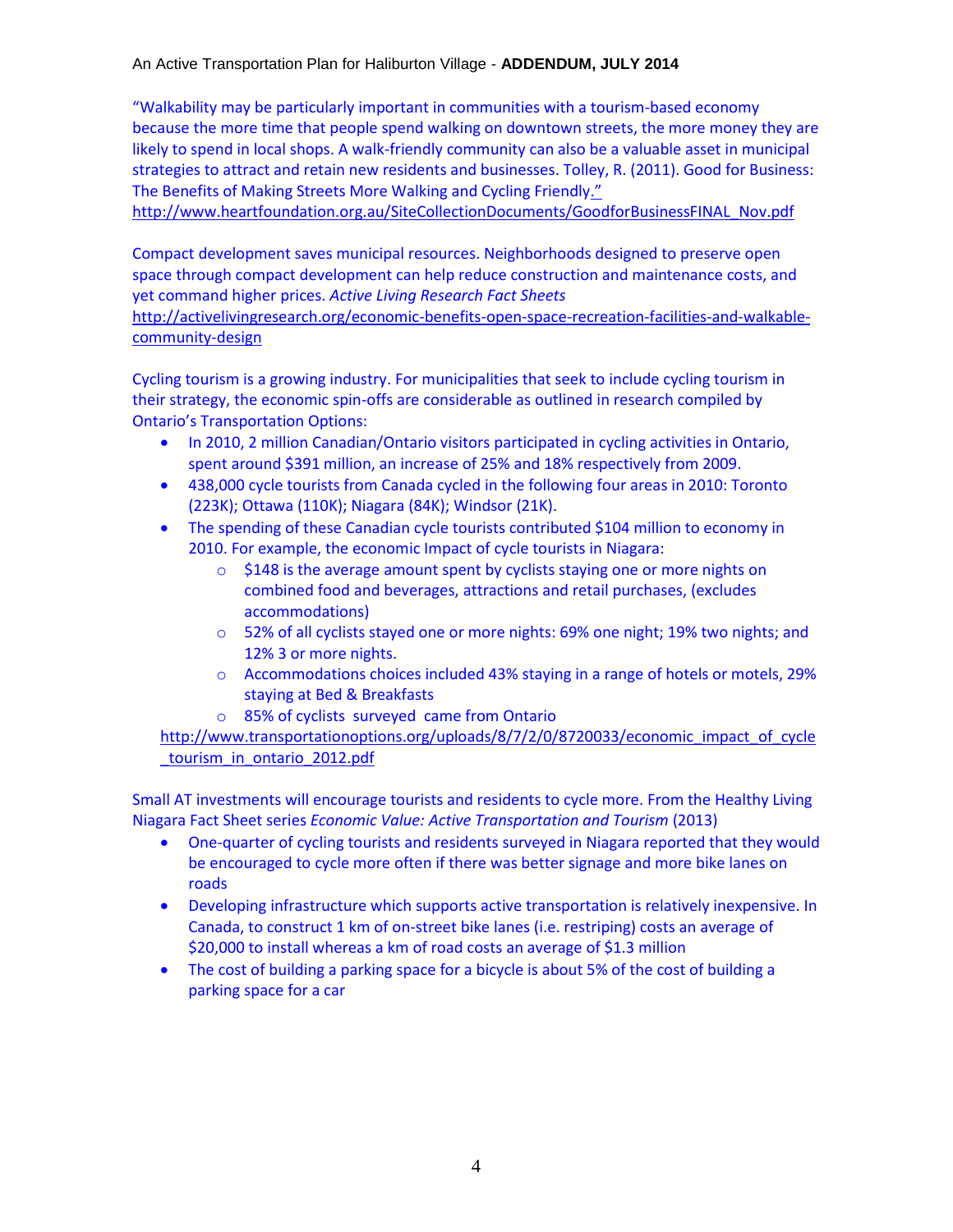# **3.0 SUPPORT FOR ACTIVE TRANSPORTATION (AT) PLANNING IN HALIBURTON VILLAGE**

#### **3.1 Local Support**

Recently completed plans related to AT include:

- Haliburton County Cycling Master Plan
- Haliburton Active Transportation Plan (June 2009)
- Haliburton Built Form Guidelines

New partners for CIA

 Canadian Assoc. of Retired Persons (CARP) local chapter, Haliburton Real Easy Ryders Cycling Club, Chamber of Commerce, County Tourism

#### **3.1.1 Municipality of Dysart et al**

#### **Official Plan**

The Official Plan has been updated to include AT. Refer to Appendix 7 *Planning Policies in Support of AT.*

#### *Dysart Municipal Cultural Plan, 2012*

This plan, its vision and principles align with objectives for promoting and investing in active transportation. One of the required pillars of the plan is *sustainability*.

The locally generated *Vision Statement* includes *support for a healthy, sustainable and vibrant community for all*. The *Guiding Principles* include *planning for sustainability and quality of place* including a *vibrant downtown with activities that are accessible to all parts of the community and throughout all phases of life.*

Walkable, bikable communities contribute to *quality of place*. *Accessibility* relates to supportive infrastructure and building design as well as having options for transportation.

The Plan includes 4 goals, each with recommendations and actions. Three goal areas contain recommendations that link to AT planning.

Goal 1: Municipal Leadership Recommendation #7: Calls for the preparation of a parks and recreation plan

> Recommendation 9E: calls for stronger and more consistent signage to help promote cultural resources and to assist in finding these resources and activities.

#### Goal 3: Culture and Economic Development

Recommendation 17: Develop an Economic Development Strategy which can include considerations for walkable/bikeable communities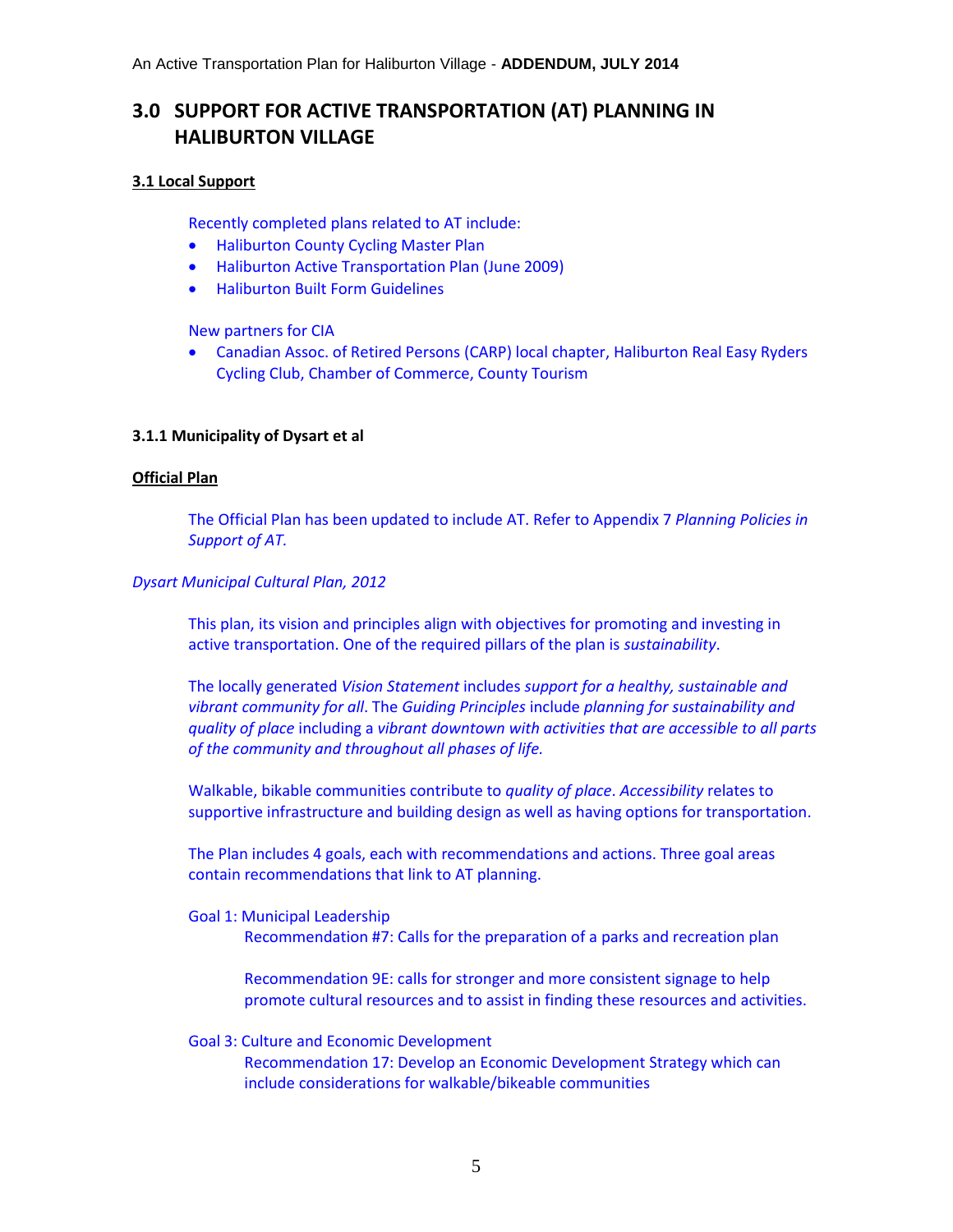Recommendation 20a: Profile Local Success Stories –This could include the work/activities of the CIA in partnership with the municipality to promote and improve the village for AT (as outlined in the Seven Years Later report summarized below).

Goal 4: Heritage and Identity Recommendation #26: Re-launch heritage walking tours.

*Seven Years Later: Evaluating Impact on Active Transportation in Haliburton County* The report findings indicate that levels and awareness of active transportation have increased. With respect to actions of the municipality, findings indicate that:

- 1. The CIA added to the capacity of municipalities around AT planning, particularly in the early stages through engagement activities and promotion and later through the OP review process, and promotion.
- 2. Investments by municipalities in infrastructure to support AT such as sidewalks, trails, and paved shoulders are an effective means of getting more people walking and cycling. Lack of infrastructure to support safe and convenient active transportation is a barrier to choosing this over travel by automobile.
- 3. AT Plans for each village were effective resources for municipal planning. Having these documents embedded in official plan policy will help to ensure that the municipalities continue to use them in the planning process.

Specific infrastructure changes and outcomes are documented in Section 5.1 below.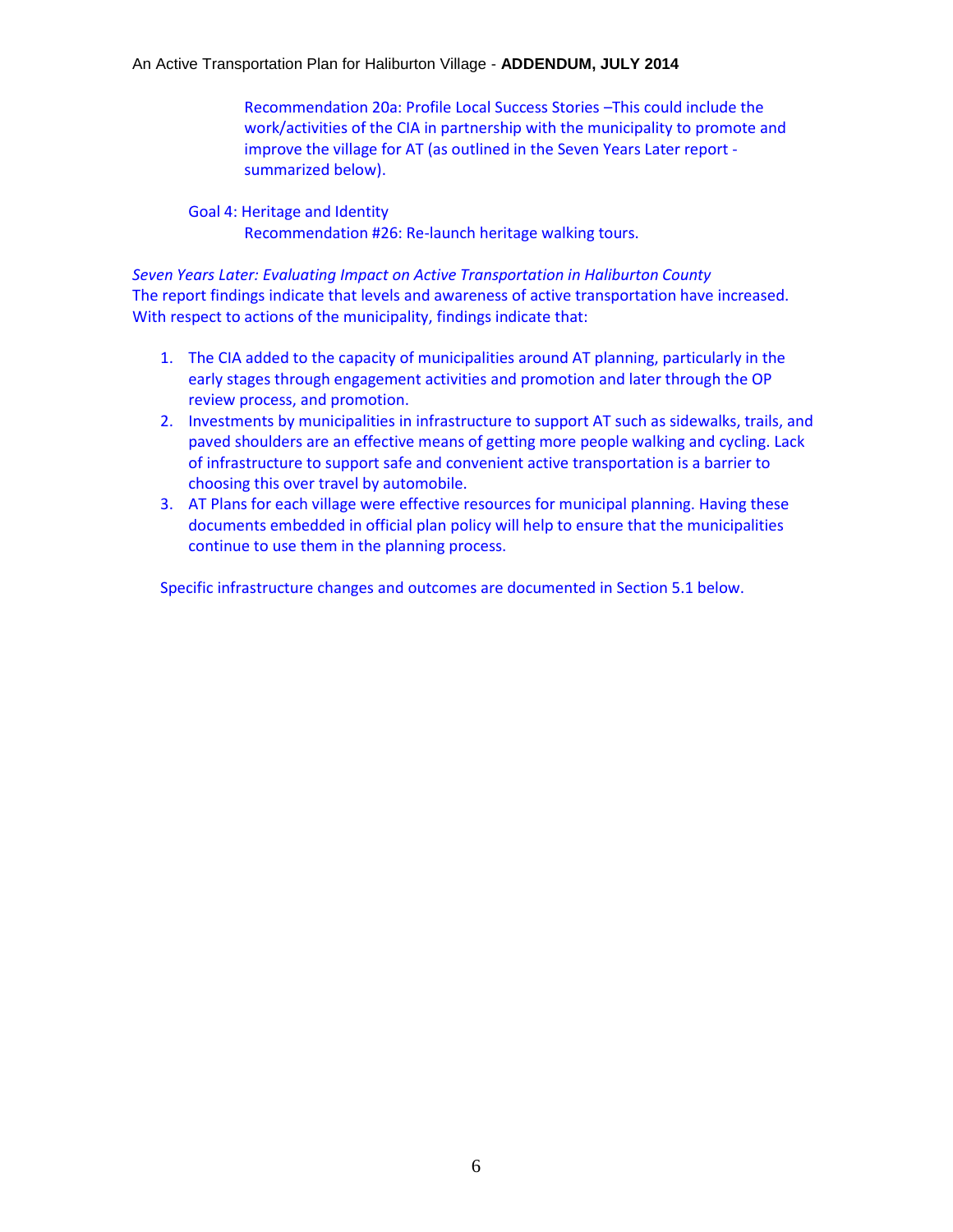#### *Five Year Plan for Glebe Park 2010-2015* (October 2009)

Glebe Park is a 60 hectare municipal park located within the Village of Haliburton. It includes the Haliburton Sculpture Forest, hiking, snowshoeing, mountain biking trails, tobogganing and cross-country ski trails. A section of snowmobile trail skirts the edge of the park. It is nearby, at 2.5 Km from the village and is a walkable or bikeable destination for residents via the Head Lake Trail (HLT).

The plan provides planning information for the future development of Glebe Park. It acknowledges the Haliburton AT Plan as a supportive document for planning.

Relevant recommendations:

- That a park signage plan be developed and implemented the Glebe Park committee has obtained funding and this is underway.
- That the park be further developed to accommodate mountain biking and winter walking, and more hiking and snowshoeing. – these are underway also, adding to the 'attractions' for people to go to the park.
- There is no group with responsibility for the HLT. There are a series of recommendations for the HLT in the AT Plan.
- That Gateways to the park be redesigned, landscaped and signed…all gateways should be pedestrian and cyclist friendly – this has been done.
- That lighting to and within Glebe Park be reviewed and a lighting plan developed and implemented.
- Provide more public washroom facilities (currently only available at the college and museum when these are open). A porta-potty is rented by the municipality during the winter.

#### **3.2 Provincial Legislation & Policy**

#### *2014 Provincial Policy Statement*

The Ontario Ministry of Municipal Affairs and Housing has released the *2014 Provincial Policy Statement* which calls for supports for active transportation, the preservation of linear corridors and promotion of healthy communities and sustainable planning [http://www.mah.gov.on.ca/Page215.aspx.](http://www.mah.gov.on.ca/Page215.aspx)

The Toronto Centre for Active Transportation cites the following examples regarding increased support for AT:

- the term "active transportation," replaces "alternative transportation modes"
- the "use of active transportation and transit before other modes of travel" is prioritized (Part IV)
- land use patterns within settlement areas shall be based on densities and a mix of land uses which ... support active transportation (1.1.3.2)
- streets should "foster social interaction and facilitate active transportation and community connectivity" (1.5.1)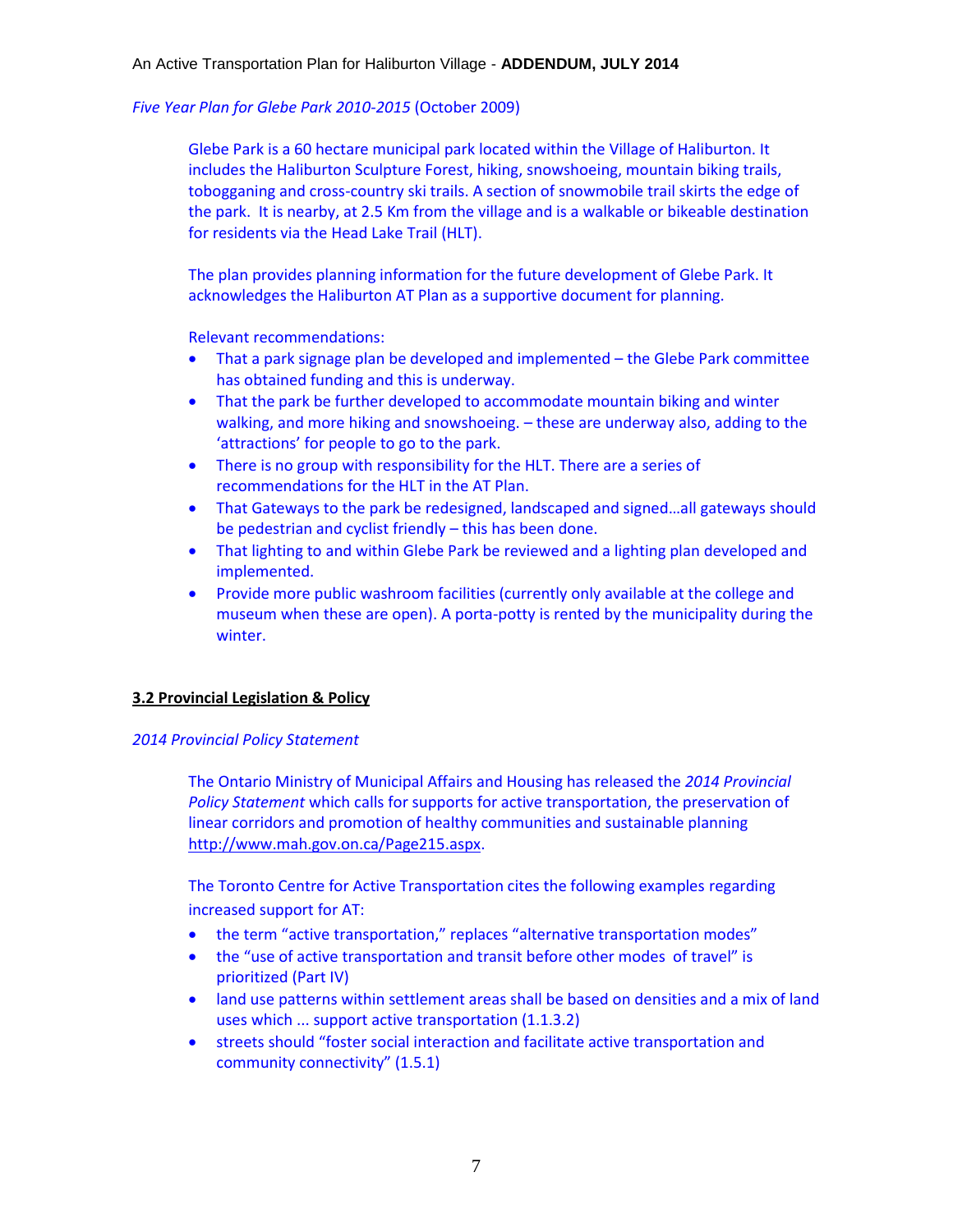and most significant, the use of the word "shall" regarding the inclusion of active transportation in land use planning (1.1.3.2) [http://tcat.ca/sites/all/files/IdentifyingOvercomingBarriers\\_Final\\_7July2014.pdf](http://tcat.ca/sites/all/files/IdentifyingOvercomingBarriers_Final_7July2014.pdf)

#### *#CycleON*

The Ontario Ministry of Transportation released #*CycleON: Ontario's Cycling Strategy* in 2013 to set out directions for improving supports for cycling on Ontario roads and trails. Five strategic directions include community design, raising awareness, improving road safety, tourism and improved infrastructure <http://www.mto.gov.on.ca/english/pubs/cycling/>

#### *The Ontario Trails Strategy*

It is currently under review and is available at: [http://www.ebr.gov.on.ca/ERS-WEB-](http://www.ebr.gov.on.ca/ERS-WEB-External/displaynoticecontent.do?noticeId=MTIwMDU4&statusId=MTc5NjQy&language=en)[External/displaynoticecontent.do?noticeId=MTIwMDU4&statusId=MTc5NjQy&language=e](http://www.ebr.gov.on.ca/ERS-WEB-External/displaynoticecontent.do?noticeId=MTIwMDU4&statusId=MTc5NjQy&language=en)  $n$ 

#### **3.3 Professional Associations**

#### **3.3.1 The Ontario Provincial Planners Institute**

#### *OPPI Call to Action*

The Ontario Professional Planners Institute (OPPI) released a *Call to Action* describing the need for more supports for active transportation. It is available at: [http://ontarioplanners.ca/PDF/Healthy-Communities/2014/Healthy-Communities-2014-](http://ontarioplanners.ca/PDF/Healthy-Communities/2014/Healthy-Communities-2014-Moving-Forward-on-Active.aspx) [Moving-Forward-on-Active.aspx](http://ontarioplanners.ca/PDF/Healthy-Communities/2014/Healthy-Communities-2014-Moving-Forward-on-Active.aspx)

## **4.0 EMERGING TRENDS**

Across Ontario, municipal interest in AT continues to grow. Evidence of this trend is outlined below.

Municipalities continue to submit annual applications for the recently developed Walk and Bike Friendly Communities designations.

- Link for "Walk Friendly Communities" Application is: [http://walkfriendly.ca](http://walkfriendly.ca/)
- Link for "Bicycle Friendly Communities" Application is: <http://www.sharetheroad.ca/bicycle-friendly-communities-p138264>

Interest in cycling continues to grow. Recent polling of Ontarians indicates:

- 32% of Ontarians ride their bike at least monthly
- A majority (54%) want to ride their bike more often
- 68% said that having bicycle lanes/trails to places they want to go would encourage them to cycle more often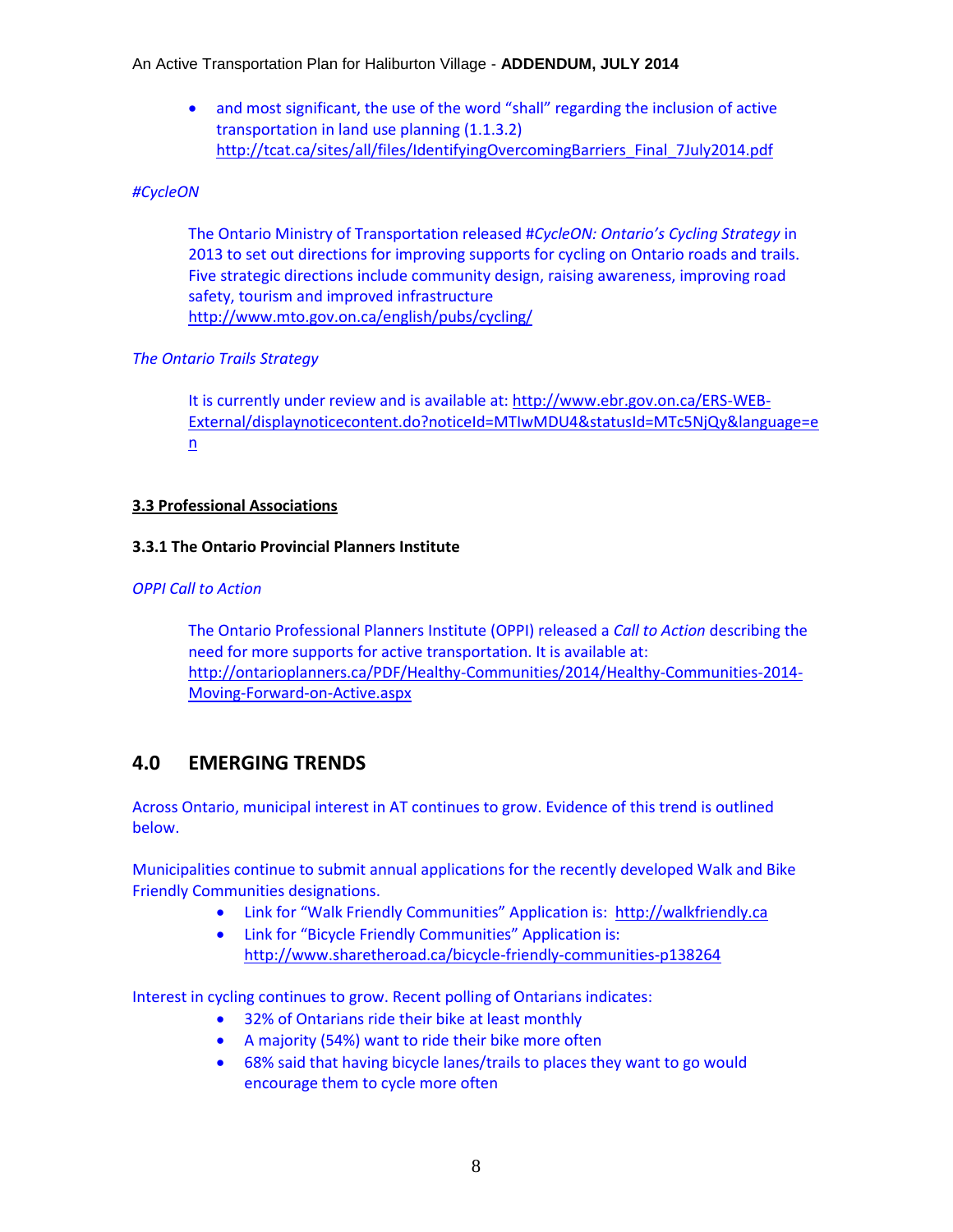67% said more/better cycling infrastructure . . .such a as protected bicycle lanes and paved shoulders would encourage them to cycle more often

Source: Share the Road Cycling Coalition <http://www.sharetheroad.ca/files/STR2014Pollingsummary.pdf>

In Haliburton County the Real Easy Ryders Cycling Club, a local group of avid cyclists, has seen their membership grow from 30 in 1998, 130 in 2013.

*Seven Years Later: Evaluating Impact on Active Transportation in Haliburton County* 

 The report concludes that collective efforts to improve AT in Minden and Haliburton have had measurable impacts. The impacts can be seen in increased number of people walking and cycling and in policy changes which have resulted in new construction to support AT (sidewalks, trails, etc.).

The work of CIA and partner organizations continues to be recognized by small rural communities through numerous requests for presentations and receipt of awards. For example, during the study period for the Seven Years Later report, the CIA was contacted by nine regions or municipalities for information about the CIA projects and the CIA made 18 presentations at conferences, workshops and webinars across Ontario including the U.S. and Nova Scotia (*Seven Years Later* report,pg. 27)

The *Walk Bike and be Active* maps are very popular. CIA is doing a third print of the Haliburton Walk, Bike and Be Active map, with financial support from the health unit, the municipality and the Business Improvement Association.

# **5.0 COMMUNITY ENGAGEMENT & RESEARCH**

#### **5.1 Key Findings**

Much of the consultations and survey work conducted before and after the original 2009 AT Plan is documented in the report *Seven Years Later: Evaluating Impact on Active Transportation in Haliburton County* (summarized in Section 3.0 above). Consultations conducted after the 2009 plan included:

- In 2010 Healthy Active Communities Report #1. Research was completed and a report distributed to community at large and municipal councils
- Community forums on creating healthy active communities with 8-80 Cities
- In 2011 the *Seven Years Later* evaluation strategy was initiated, including a community survey to measure AT behaviour and key informant interviews conducted with municipal staff and councillors to get their perspective on the role of the CIA in changes to AT policy and built environments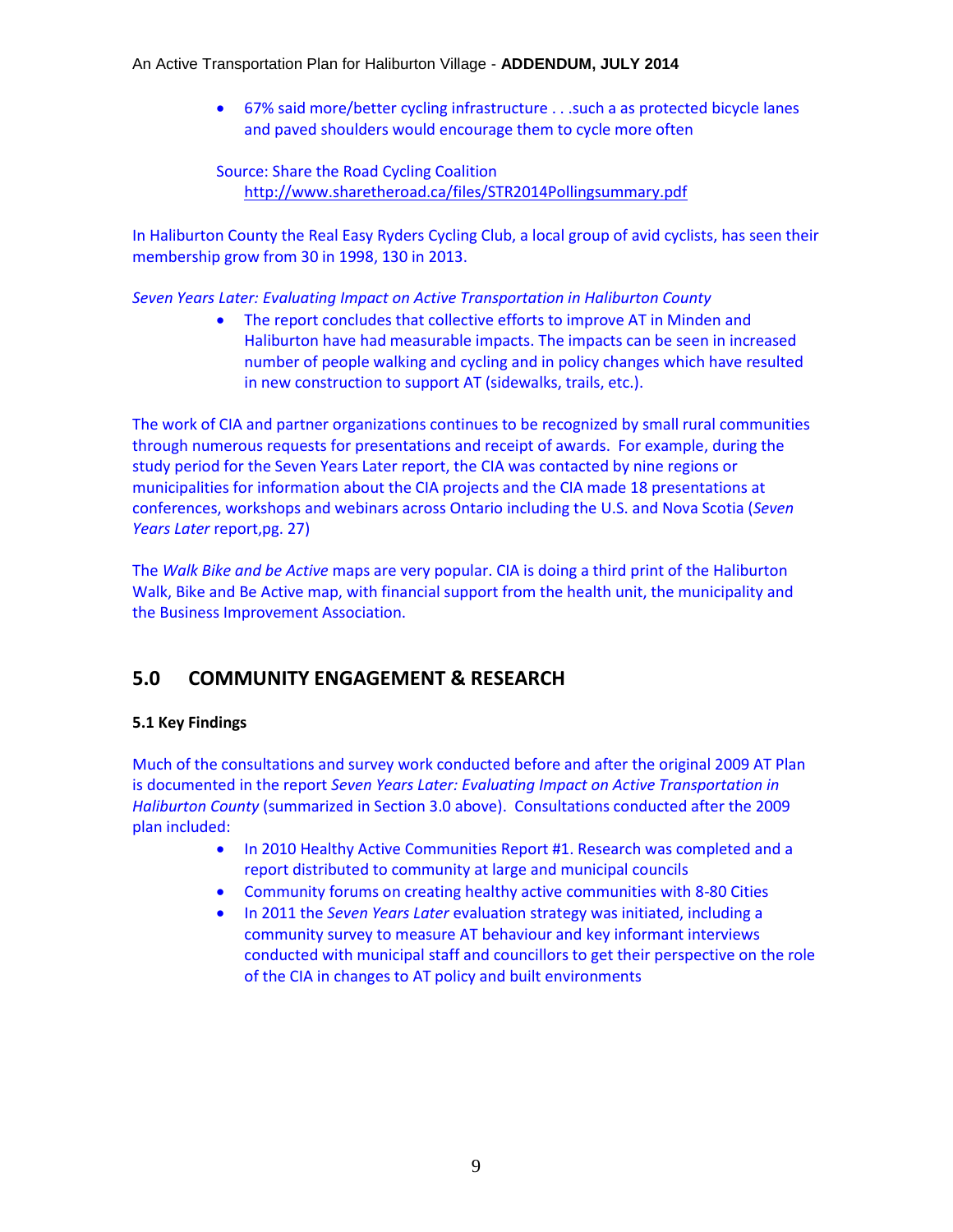*Active Transportation in Haliburton Village - A report from the community*, Canada Walks - Green Communities Canada (2014)

> The report outlines tasks for local business, the municipality and for community groups (CIA, Health Unit, etc.) These include:

- Traffic Calming and speed reduction primarily in Haliburton Village especially on
	- o Highland Street
	- o York Street
	- o County Road 21 (to the Whispering Pines housing development)
- Improve pedestrian crossings at specific locations in the village
	- o Improve safety (e.g., with courtesy crossings, signage or signals) at York (at Maple), Highland (at Cedar/York and at municipal docks parking lot) and County Rd. 1 (at Halbiem Cres.)
- Continue with the Head Lake Trail Master Plan and re-establish committee
- Continue with Cycling Master Plan especially on road shoulder maintenance, education, speed reduction and paved shoulders
- Allocate municipal funding for regular sidewalk upgrades
- Work with other partners (e.g., CIA, OPP, the health unit) on promotional and education initiatives (e.g., promote cycling, add bike racks)
- To support aging population, improve snow removal in the village, install more benches and install public washrooms (courtesy toilets)
- Use zoning and site plan review process to ensure pedestrian improvements
- Improve signage and way-finding

#### **5.1.3. Surveys and Focus Groups**

#### Hotspots

AREA 1 HIGHLAND STREET AT COURTESY CROSSING

This was improved as part of streetscape Phase 2 in 2012.

#### AREA 2 YORK STREET

This area was improved as part of streetscape Phase 1 in 2011 although, as outlined in *Active Transportation in Haliburton Village* Section 1.2, there is still a need for:

- traffic calming (e.g., a yellow centre line)
- "ladder crossing" pavement markings at York and Maple
- Signage at York and Maple to protect pedestrians

#### AREA 3 BRIDGE ON COUNTY ROAD 21

This remains a priority (as outlined in original Haliburton AT Plan). Lack of funding is the main obstacle to improvements.

#### AREA 4 ROUTE TO SCHOOLS AND MEDICAL FACILITIES

The school board implemented traffic restrictions during bus drop-off / pick up times to reduce conflicts.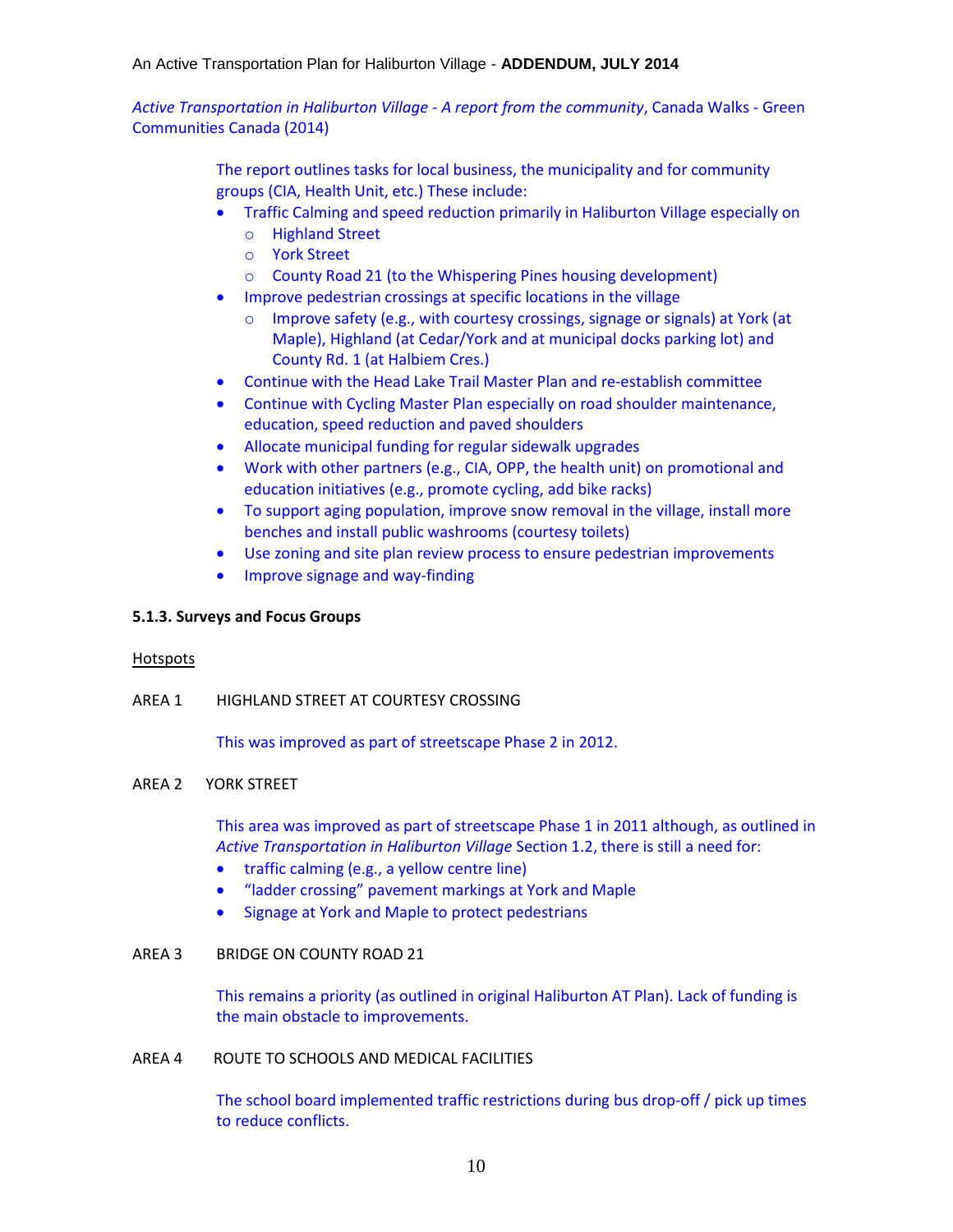New hotspots were identified in community consultations: County Road 21 to Whispering Pines housing development; pedestrian crossing locations on Highland St (parking lot to Baked and Battered), York and Maple, York and Highland, Maple and Victoria St., and CR21 and Halbiem Cres.

For more details on hotspots, refer to Section 8.3.

#### **6.0 HALIBURTON VILLAGE TODAY**

#### **6.1 Demographic Profile**

The Municipality of Dysart et al is located within the County of Haliburton. According to the 2006 Canada Census, the County has a total permanent population of 17,026 (2011). Dysart's population is 5,966 (2011) up from 4,924 in 2001, representing a 10% increase over ten years (Statistics Canada, 2011). It is estimated that the total population in the County increases by four times during the summer months due to the influx of cottagers to the area.

#### **6.2 Existing Assets**

#### **6.2.2 Social Assets**

- Head Lake Trail Committee (dissolved in 2011)
- Haliburton Highlands Cycling Coalition (inactive, CIA now conducts cycling advocacy)
- Health for Life (Does not exist anymore)
- New partners in the CIA: Canadian Association of Retired Persons (CARP) chapter, Haliburton Real Easy Ryders Cycling Club, Haliburton Highlands Chamber of Commerce, County Tourism

#### **6.3 Current Projects**

The following projects to support A.T. have now been completed:

- York Street and Highland Street have been fully retrofitted (e.g., sidewalks, trees, lighting and furniture) to support AT
- York St. has new destinations (the 4 C's and Food Bank, Library)
- The Head Lake Trail has been improved and it now extends to Patient News
- Several bike racks, including one made by a local iron artist have been installed throughout Haliburton Village. These include: post and ring racks downtown as part of the streetscape, and multi-bike racks at Haliburton Hospital, the health centre, Stuart Baker Elementary School, Fleming College, the library and Head Lake Park
- Several benches have been installed in and around the village
- Numerous Share the Road signs installed, and share the road messages promoted annually
- Courtesy crossings were installed on Highland Street and on York Street
- Paved shoulders were added along County Road 21 out to the Tim Horton's

The following projects are underway

 CIA is doing a third print of the Haliburton Walk, Bike and Be Active map, with financial support from health unit, municipality, BIA - it has become a very popular resource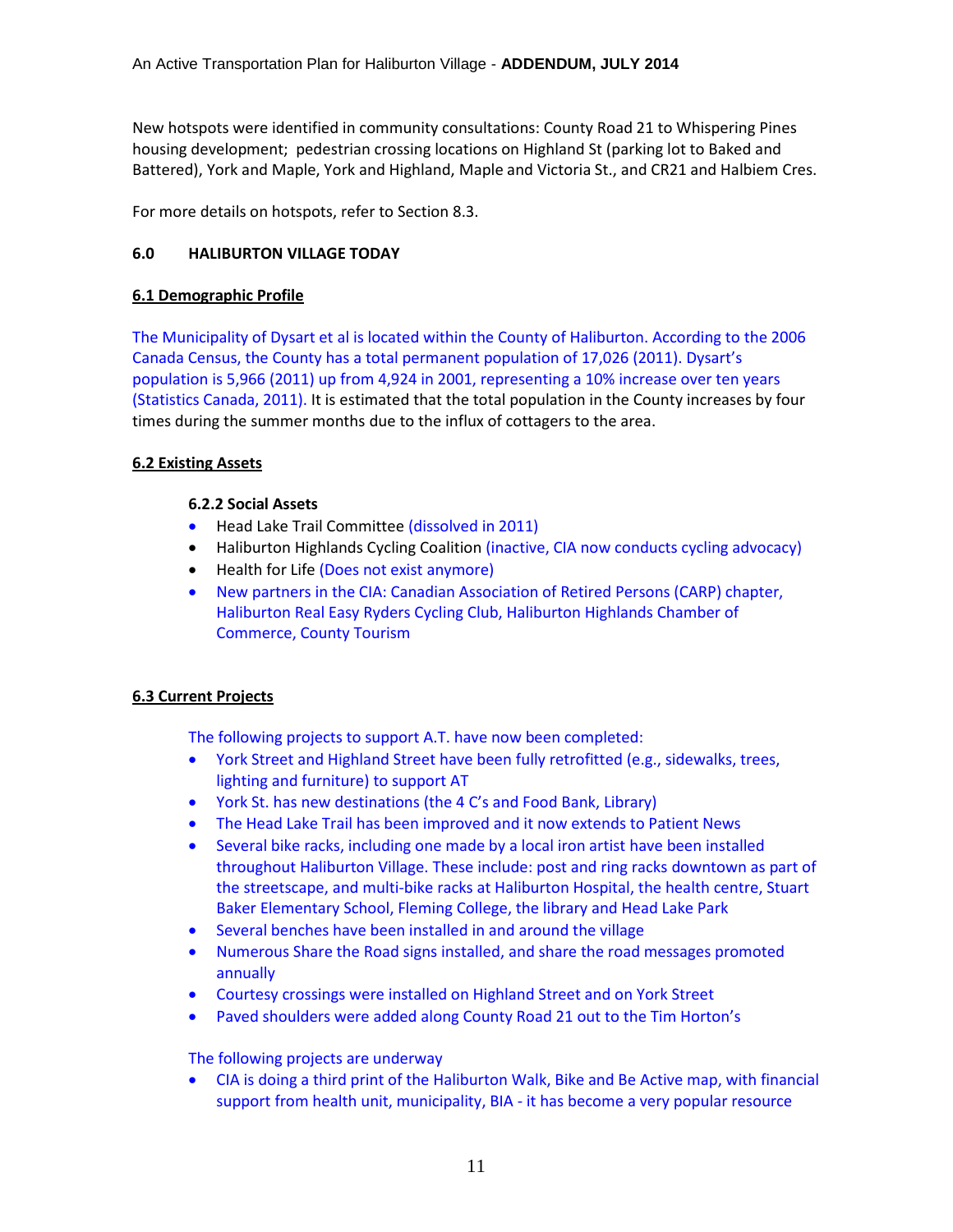- Dysart now has a Recreation Coordinator until March 2015 to provide walking groups/programs, equipment lending and a cycling festival in June
- CIA is working with students in the Fleming College Geomatics program to develop an online map of the Head Lake Trail.The Glebe Park Committee is working on a signage plan for the park and Head Lake Trail.
- Aging Well Haliburton County Committee is currently working on a pilot portable ramp project with downtown businesses

For more detail regarding recommendations for the future, see the charts in Section 8.0.

# **7.0 HALIBURTON VILLAGE TOMORROW**

Several projects identified in the original A.T. plan have now been completed. For a list refer to Section 6.3 "Current Projects" (above).

More recent public consultations conducted in 2013 identify a series of priorities as outlined in Section 5.1 (above).

# **8.0 RECOMMENDATONS AND IMPLEMENTATION STRATEGIES**

In this section, recommendations that are complete are indicated with 'DONE'. Any strategies that are have not been completed have been left in, and new strategies have been added in blue.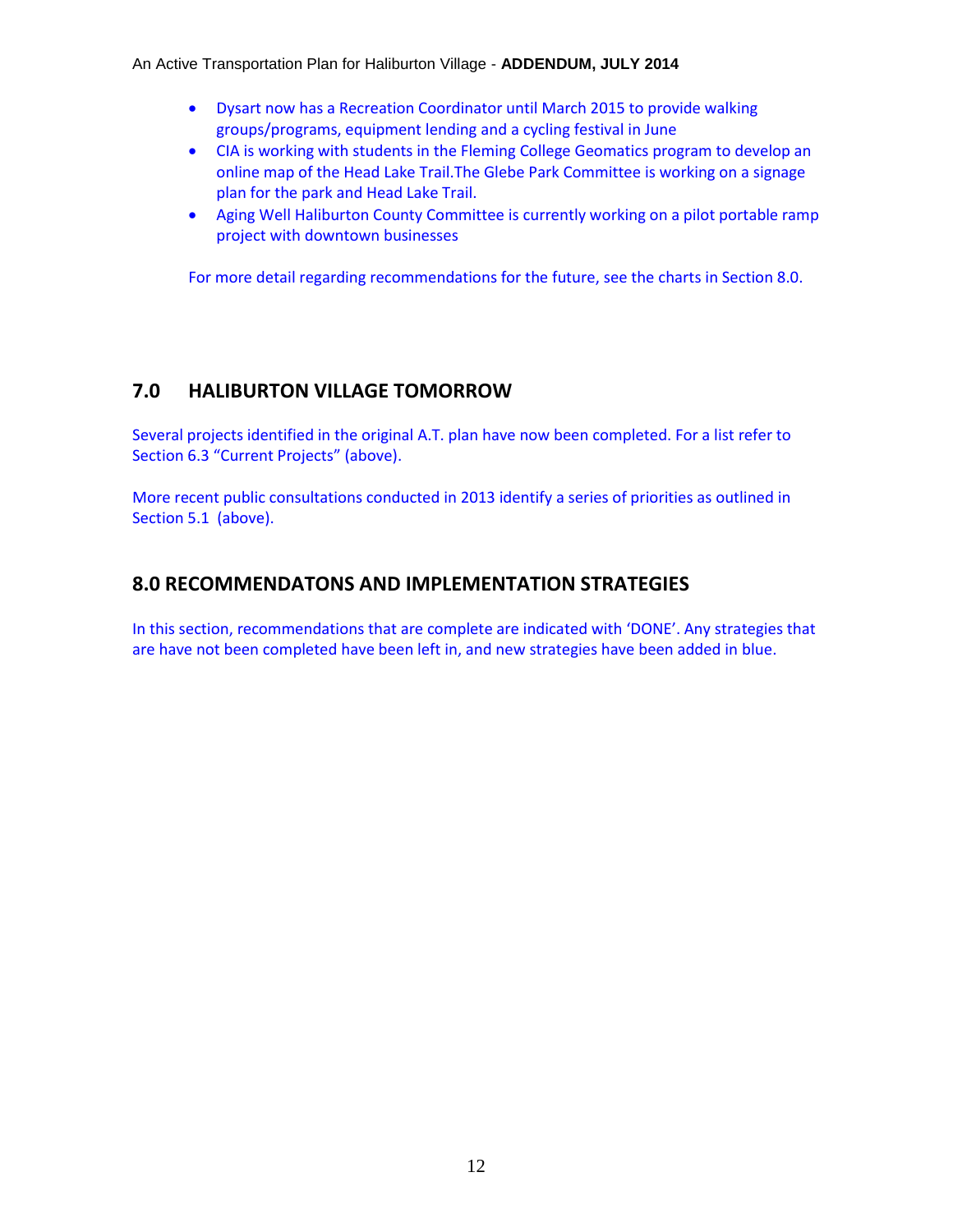| <b>Recommendations</b><br>Review the AT Plan annually<br>during budget deliberations to<br>include implementation strategies<br>into staff work plans,<br>departmental budgets and<br>external funding applications | <b>Implementation Strategies</b><br><b>Refer to Official Plan</b><br>$\bullet$<br>Review and update zoning by-law to ensure it is consistent with<br>$\bullet$<br><b>Official Plan policies</b>                                                                                                                                                                           | <b>Partners</b><br>Politicians,<br><b>Municipal Staff</b><br><b>CIA</b>                                                                                              |
|---------------------------------------------------------------------------------------------------------------------------------------------------------------------------------------------------------------------|---------------------------------------------------------------------------------------------------------------------------------------------------------------------------------------------------------------------------------------------------------------------------------------------------------------------------------------------------------------------------|----------------------------------------------------------------------------------------------------------------------------------------------------------------------|
| Routine accommodation for AT in<br>planning                                                                                                                                                                         | Establish a transportation hierarchy for transportation planning<br>$\bullet$<br>in the village                                                                                                                                                                                                                                                                           | Politicians, Roads and<br><b>Planning Staff</b>                                                                                                                      |
| Sponsor events that encourage<br>the public to use AT.                                                                                                                                                              | Continue to host and build on annual Cycling Festival that was<br>$\bullet$<br>organized by Recreation Coordinator in 2014<br>Consider hosting and/or participating in annual Commuter<br>$\bullet$<br>Challenge (previously organized by health unit)<br><b>BIA hosts events</b><br>Identify other organizations to initiate events (possibly<br>recreation coordinator) | BIA, the Arts Council,<br>Rails End Gallery, Fleming<br>College, CIA, Cycling<br>Coalition<br><b>Recreation Coordinator</b><br><b>Police</b><br>Aging Well Committee |
| <b>8.2 Policies and Planning</b>                                                                                                                                                                                    |                                                                                                                                                                                                                                                                                                                                                                           |                                                                                                                                                                      |
| <b>Recommendations</b>                                                                                                                                                                                              | <b>Implementation Strategies</b>                                                                                                                                                                                                                                                                                                                                          | <b>Who</b>                                                                                                                                                           |
| <b>Review Land Use Planning &amp;</b><br><b>Transportation Policies</b>                                                                                                                                             | DONE, Official Plan now includes Active Transportation wording (see<br>appendix 7)<br>Active Communities Charter and the AT Plan are now addressed in<br><b>Official Plan policy</b>                                                                                                                                                                                      |                                                                                                                                                                      |
| Update all policies related to road<br>reconstruction, resurfacing and                                                                                                                                              | Develop a "Complete Streets" approach to outline a strategy<br>that will ensure all road users, including the most vulnerable                                                                                                                                                                                                                                             |                                                                                                                                                                      |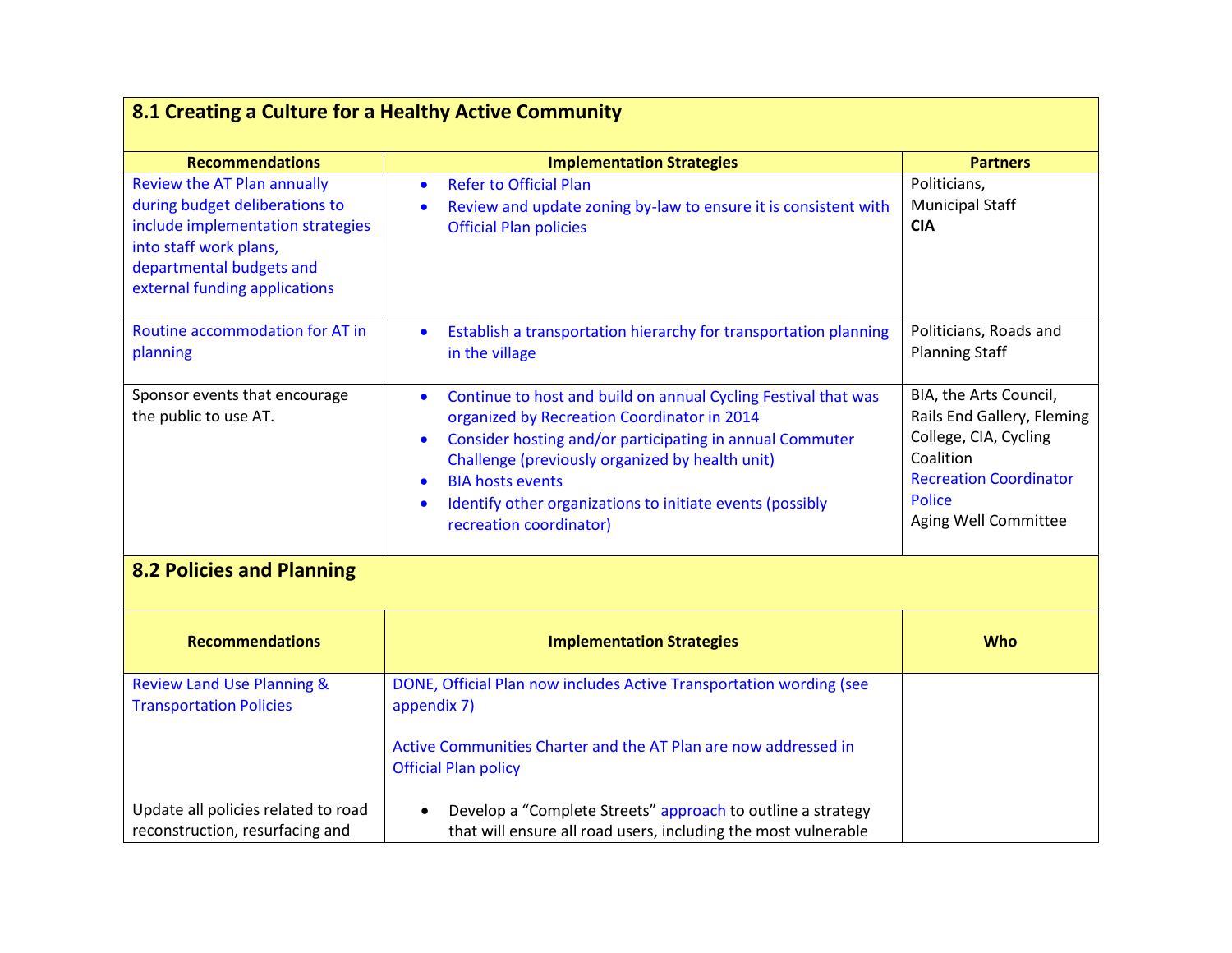| other improvements to<br>incorporate AT infrastructure into<br>the planning, design and<br>budgeting stages.                                                                                          | are accommodated on all existing and new roads and bridges<br>(e.g., County Rd. 21 bridge)<br>Review the schedule for all roads improvement projects over<br>$\bullet$<br>the next 5-10 years and cross-reference with the AT plan and<br><b>Cycling Master Plan</b><br>Establish a policy regarding adding cycling infrastructure when<br>resurfacing municipal side roads that are part of the cycling<br>networks identified in the Cycling Master Plan | General public and all<br>stakeholders                               |
|-------------------------------------------------------------------------------------------------------------------------------------------------------------------------------------------------------|------------------------------------------------------------------------------------------------------------------------------------------------------------------------------------------------------------------------------------------------------------------------------------------------------------------------------------------------------------------------------------------------------------------------------------------------------------|----------------------------------------------------------------------|
| Develop or update any "pre-<br>submission guidelines for new<br>development" to include a<br>commitment to AT.                                                                                        | DONE - See site plan approval<br>Outline requirements for bicycle parking in new developments<br>as a pre-condition to approval<br>Include the Health Unit in pre-development discussions<br>and review of site / subdivision plans regarding community<br>design                                                                                                                                                                                          | <b>Planning Staff, Politicians</b><br><b>HKPR</b>                    |
| Clarify Barrier Free Policies.                                                                                                                                                                        | Review the policy for sidewalks in new developments and<br>$\bullet$<br>standards for "barrier free" accessibility, width, curb ramps,<br>intersections, paving materials and markings, signals and road<br>crossings. Include a reference to barrier free policies in the OP<br>Include a requirement for consideration of the Accessibility for<br><b>Ontarians with Disabilities Act (AODA)</b>                                                         | - Planning Staff,<br>Politicians, CIA, HKPR,<br>Aging Well Committee |
| <b>Planning</b><br>Develop a Master Plan for the<br>Village to ensure a vital<br>commercial centre that includes a<br>focus on walking, cycling,<br>accessibility, and sets<br>short/medium/long term | DONE (village details now in O.P.)<br>Consider economic investment and rationalize through<br>economic development<br>Build awareness about the value of the investment                                                                                                                                                                                                                                                                                    | Municipality, County,<br>BIA, CIA, citizens                          |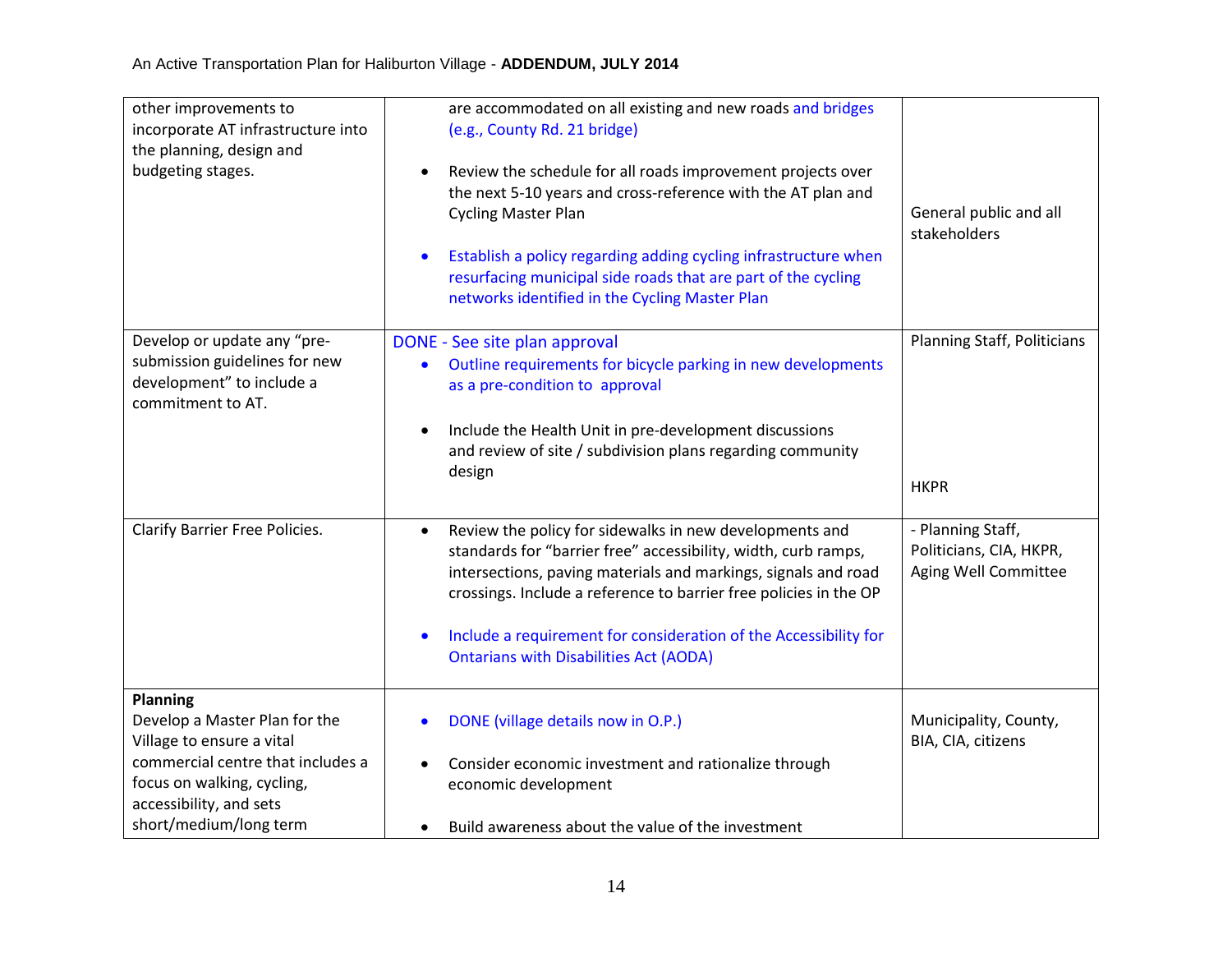priorities.

| <b>8.3 Community Design</b>                                                                                                                                                                                                                                                                                                                                                                                                                                                                                                                                                              |                                                                                                                                                                                                                                                                                                                                                                                                                                                                                                                                                                                                                                                                                                                                                                                                                                                                                                                                       |                                                      |
|------------------------------------------------------------------------------------------------------------------------------------------------------------------------------------------------------------------------------------------------------------------------------------------------------------------------------------------------------------------------------------------------------------------------------------------------------------------------------------------------------------------------------------------------------------------------------------------|---------------------------------------------------------------------------------------------------------------------------------------------------------------------------------------------------------------------------------------------------------------------------------------------------------------------------------------------------------------------------------------------------------------------------------------------------------------------------------------------------------------------------------------------------------------------------------------------------------------------------------------------------------------------------------------------------------------------------------------------------------------------------------------------------------------------------------------------------------------------------------------------------------------------------------------|------------------------------------------------------|
| <b>Recommendations</b>                                                                                                                                                                                                                                                                                                                                                                                                                                                                                                                                                                   | <b>Implementation Strategies</b>                                                                                                                                                                                                                                                                                                                                                                                                                                                                                                                                                                                                                                                                                                                                                                                                                                                                                                      | <b>Partners</b>                                      |
| <b>Address "hot spots"</b><br><b>Highlands Street at Courtesy</b><br>Crossing                                                                                                                                                                                                                                                                                                                                                                                                                                                                                                            | DONE, this hotspot was addressed in the streetscape<br>improvements. Adding build-outs and painting a 'zebra'<br>crossing has improved visibility and use                                                                                                                                                                                                                                                                                                                                                                                                                                                                                                                                                                                                                                                                                                                                                                             | Municipality, BIA                                    |
| <b>York Street</b><br>(See figure 7)<br>Clarify pedestrian, roadway and<br>parking space to make this busy<br>culture, recreation and retail area<br>safe and inviting.<br>The crossing of York at Maple is<br>still challenging for pedestrians. It<br>is wide, unmarked and sloped. As<br>a result, people often cross further<br>into York where the street is<br>narrower, but drivers turning onto<br>York from Maple can't see them<br>due to the slope. Several possible<br>strategies are suggested to<br>ameliorate some of these<br>challenges.<br>The alleys between York and | Many improvements have been completed to create and<br>$\bullet$<br>clarify pedestrian space.<br>There is a continued concern about traffic speed. Traffic<br>calming is needed to reduce speeds. Suggested options<br>include:<br>Reducing speed limit to 30 Km/hr<br>$\circ$<br>Adding a yellow centre line<br>$\circ$<br>Consider one access for vehicles only (from<br>$\Omega$<br>Highland St.) and make York St. entrance for<br>pedestrians and bicycles only<br>Intersections of York at Maple and York at Highland require<br>$\bullet$<br>safer and visible pedestrian crossings (ladder crossings are<br>suggested). In particular at York and Maple:<br>Paint large word "SLOW" in the turning channel<br>$\circ$<br>from Maple onto York<br>Add "Yield to Pedestrians" signage at turning<br>$\circ$<br>channel from Maple onto York<br>Investigate feasibility of adding sharrows on County Road<br>21 and Maple Avenue | Municipality, local<br>businesses, Rails End Gallery |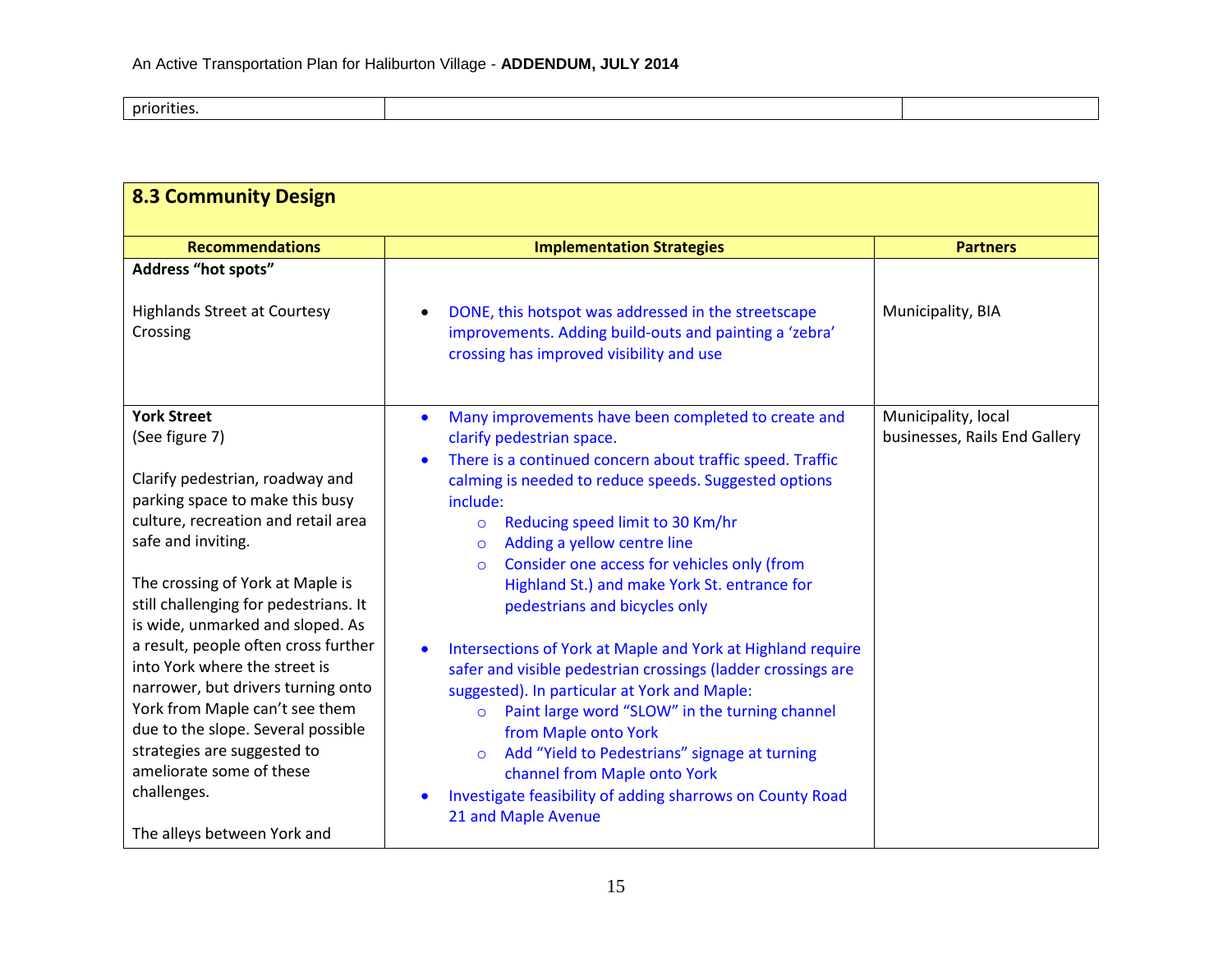| Highland Sts continue to be<br>identified as areas for<br>improvement.                                                                                                                        | Work with private business owners to upgrade and<br>formalize access to pedestrian walkways (lanes) to Highland<br>Street with curbed walkways from the York Street road<br>edge to laneways                                                                                                                                                                                                                                                                                                                                                                                                                                                                                                                                                                                                                                                                                                                                                                           |                      |
|-----------------------------------------------------------------------------------------------------------------------------------------------------------------------------------------------|------------------------------------------------------------------------------------------------------------------------------------------------------------------------------------------------------------------------------------------------------------------------------------------------------------------------------------------------------------------------------------------------------------------------------------------------------------------------------------------------------------------------------------------------------------------------------------------------------------------------------------------------------------------------------------------------------------------------------------------------------------------------------------------------------------------------------------------------------------------------------------------------------------------------------------------------------------------------|----------------------|
| Bridge on County Rd. 21 and<br>surrounding area<br>Upgrade bridge to safely<br>accommodate pedestrians and<br>cyclists.<br>Enhance safety and aesthetics of<br>area leading up to the bridge. | At each driveway in front of the High School, identify<br>pedestrian and vehicle intersections with curbs to control<br>vehicular movement and bollards to signal crossings for<br>pedestrians and bicycles<br>Design a wide grass boulevard between roadway and<br>walkway (along Cty Rd. 21 between Gelert Rd. and the<br>bridge) to provide comfort and security to pedestrians and<br>allow for snow storage from road<br>Provide bicycle lane along road edge or add sharrows as an<br>interim measure<br>When bridge improvements occur ensure that the design<br>incorporates pedestrian & cycling elements such as<br>minimum 2 m (6'6") sidewalks on both sides (see policy<br>section above)<br>Add decorative concrete columns with ornamental light<br>standards to match downtown theme and enhance its<br>current utilitarian appearance<br>Line walkway with trees for shade, define AT corridor and<br>ornamental value along westerly approach to the | County, Municipality |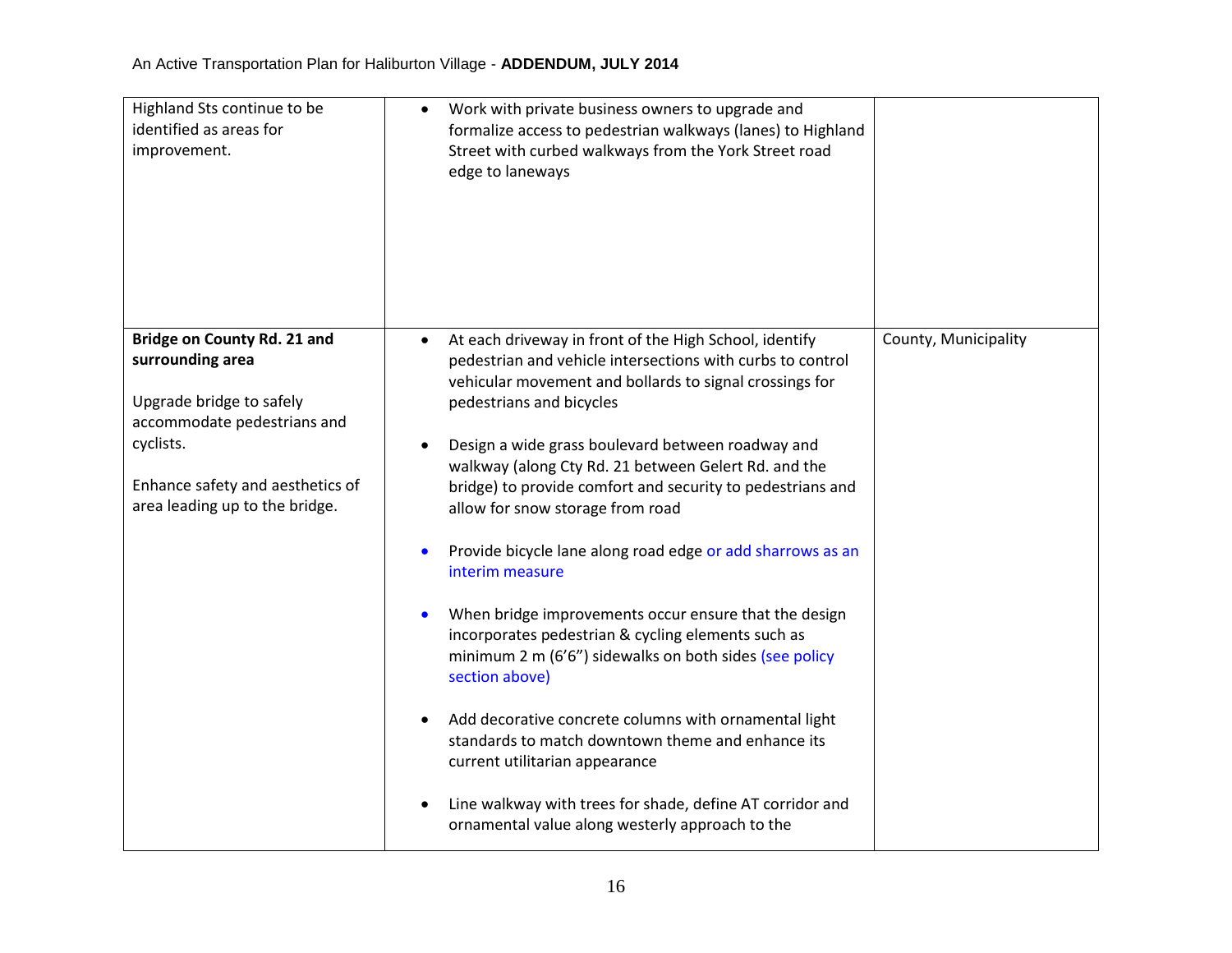|                                                                                                                                                                                                                        | downtown                                                                                                                                                                                                                                                                                                                                                                                                                                                                                               |  |
|------------------------------------------------------------------------------------------------------------------------------------------------------------------------------------------------------------------------|--------------------------------------------------------------------------------------------------------------------------------------------------------------------------------------------------------------------------------------------------------------------------------------------------------------------------------------------------------------------------------------------------------------------------------------------------------------------------------------------------------|--|
|                                                                                                                                                                                                                        | Post new signage indicating the school zone; consider<br>implementing a "Community Safety Zone" in the school<br>area, which would see reduced speed limits and increased<br>fines for speeding.                                                                                                                                                                                                                                                                                                       |  |
| Improve cycling conditions on side<br>roads that are in the Cycling<br><b>Master Plan</b>                                                                                                                              | Develop a policy regarding resurfacing of municipal side<br>roads that are part of the cycling network identified in the<br><b>Haliburton County Cycling Master Plan</b>                                                                                                                                                                                                                                                                                                                               |  |
| Improve County Road 21 from<br>bridge to Whispering Pines<br>housing development to better<br>accommodate active<br>transportation, as there are many<br>new destinations including grocery<br>store and Tim Horton's. | Apply a Complete Streets approach to the design of this<br>$\bullet$<br>section of road. The roadway is fairly wide and space could<br>be allocated to accommodate all modes of travel.<br>Create buffered paved shoulders (refer to OTM Book 18 for<br>design options)<br>Install digital traffic speed signs on the way in to town                                                                                                                                                                   |  |
| Accommodate pedestrian<br>crossings at:<br>Highland St to municipal<br>parking lot at Baked and<br>Battered.<br>CR 21 at Halbiem Cres<br>Maple/118 at Victoria St                                                      | The presence of B and B means lots of pedestrians crossing<br>Highland from the parking lot. Traffic calming measures<br>may help. A courtesy crossing could be considered<br>Designate CR21 from Industrial Park road to Gelert Road as<br>a community safety zone. Consider a courtesy crossing at<br>Halbiem Cres to cross 21.<br>Consider a courtesy crosswalk at Maple and Victoria, since<br>there are sidewalks only on one side of Maple. Clear snow<br>from sidewalk on bridge in the winter. |  |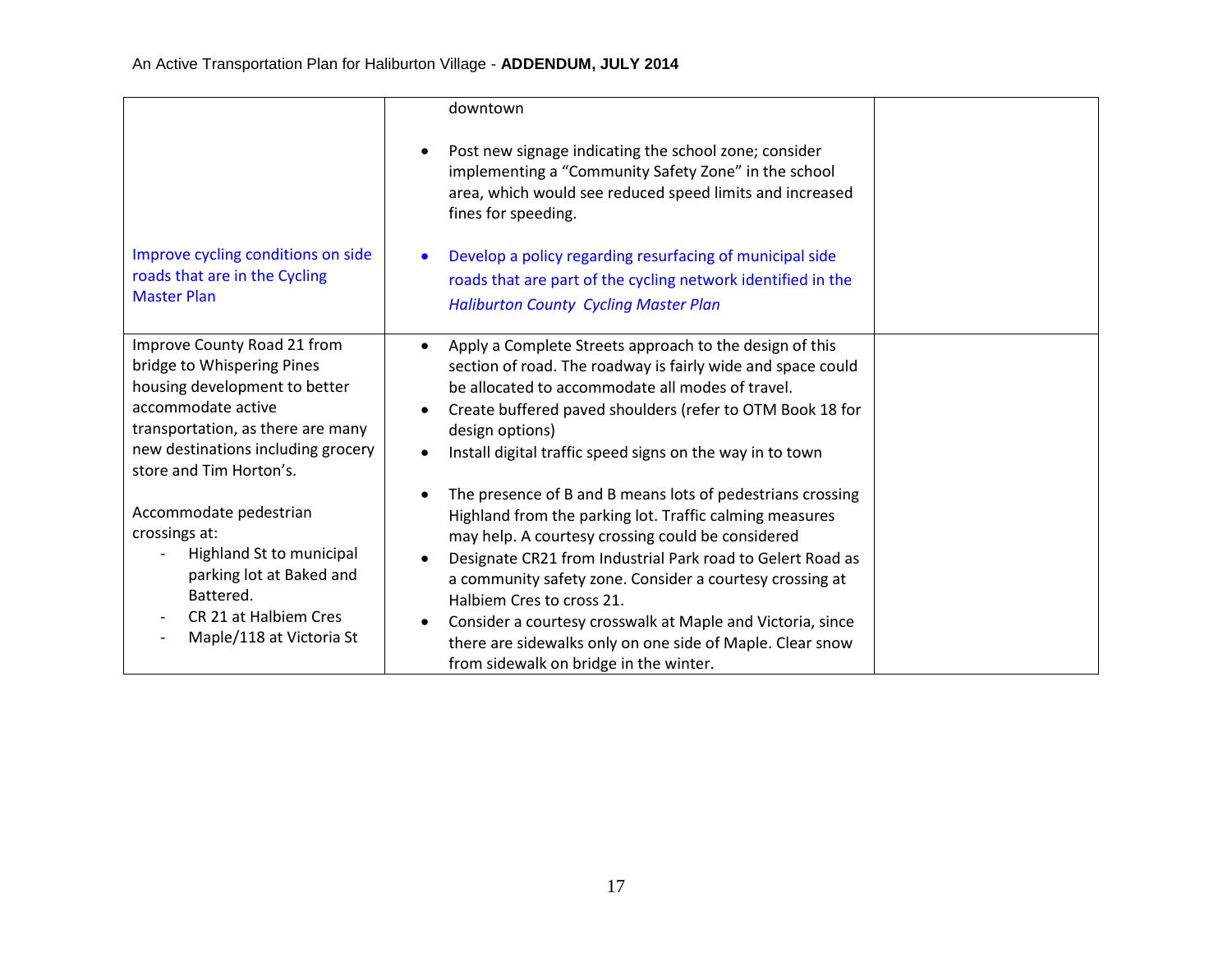| <b>Develop Haliburton Walking Trail</b><br>(See figures 9 & 10 in original AT<br>Plan)                 | Municipality, Trillium<br>Utilize space in front of and below Jet for trailhead, create<br>$\bullet$<br>Lakelands District School<br>separation between existing rail trail and provide planting<br>Board, CA<br>and signage enhancements that improve the visibility of the<br>area |  |
|--------------------------------------------------------------------------------------------------------|--------------------------------------------------------------------------------------------------------------------------------------------------------------------------------------------------------------------------------------------------------------------------------------|--|
| Establish a trail to the schools and<br>medical centre that separates<br>cyclists and pedestrians from | Develop the trail according to the recommendations and<br>description in the Haliburton Walking Trail Report                                                                                                                                                                         |  |
| motorized traffic                                                                                      | Collaborate with School Board and school administration to<br>establish the trail                                                                                                                                                                                                    |  |
|                                                                                                        | Provide signage, low planting and safe, identifiable road<br>crossings across the school road and again across Grass<br>Lake Road to the medical centre                                                                                                                              |  |
|                                                                                                        | Currently Dysart has chosen not to move forward with the<br>$\bullet$<br>development of safe walking routes to school. Continue<br>discussions with schools in the future.                                                                                                           |  |
| Develop the boulevard between<br>Grass Lake Road and the medical                                       | Consider pedestrian scale lights along walkway                                                                                                                                                                                                                                       |  |
| centre's parking lot to<br>accommodate pedestrian access.                                              | Provide curb and concrete sidewalk along the medical<br>$\bullet$<br>centre side of the road                                                                                                                                                                                         |  |
|                                                                                                        | Grade and seed new ditch                                                                                                                                                                                                                                                             |  |
|                                                                                                        | Provide culvert and path or small bridge crossing leading<br>$\bullet$<br>into the medical centre parking lot                                                                                                                                                                        |  |
|                                                                                                        | Plant a continuous row of boulevard trees between ditch<br>and parking lot                                                                                                                                                                                                           |  |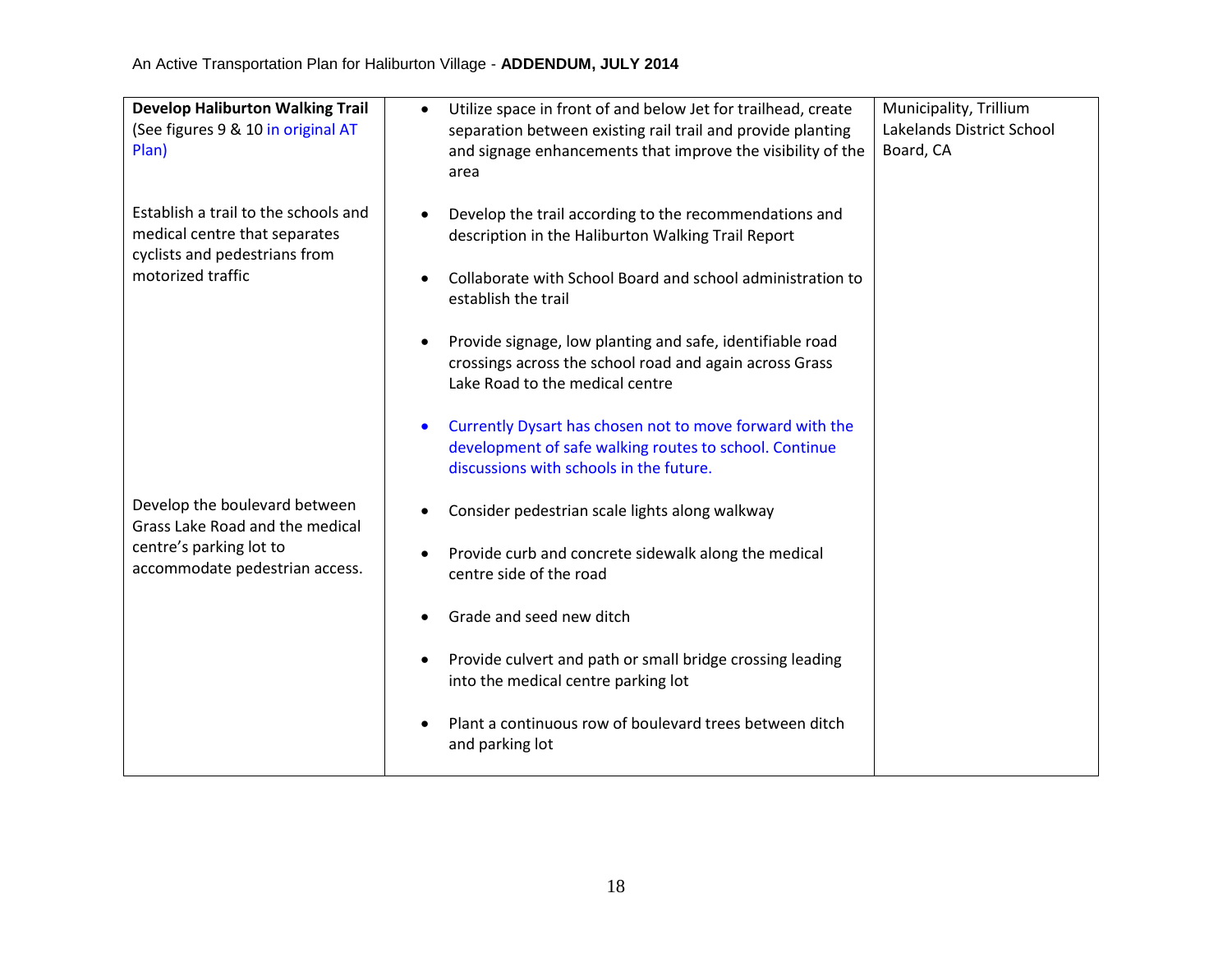| <b>8.4 infrastructure and Amenities</b>                                                                                                                      |                                                                                                                                                                                                                                                                                                                                                                                                                                                                                                                                                                                                                                                                                                                                                                                                                                                 |                                                                                                                                                                                                                                                                                                          |  |
|--------------------------------------------------------------------------------------------------------------------------------------------------------------|-------------------------------------------------------------------------------------------------------------------------------------------------------------------------------------------------------------------------------------------------------------------------------------------------------------------------------------------------------------------------------------------------------------------------------------------------------------------------------------------------------------------------------------------------------------------------------------------------------------------------------------------------------------------------------------------------------------------------------------------------------------------------------------------------------------------------------------------------|----------------------------------------------------------------------------------------------------------------------------------------------------------------------------------------------------------------------------------------------------------------------------------------------------------|--|
| <b>Recommendations</b>                                                                                                                                       | <b>Implementation Strategies</b>                                                                                                                                                                                                                                                                                                                                                                                                                                                                                                                                                                                                                                                                                                                                                                                                                | <b>Partners</b>                                                                                                                                                                                                                                                                                          |  |
| <b>INFRASTRUCTURE</b><br><b>Trails</b><br>Complete the Head Lake Trail and<br>the Haliburton Walking Trail. Both<br>of these projects are "shovel<br>ready". | Act on completed studies and engineering reports for both<br>of these projects<br>Develop detailed work plans for each project<br>Partner with community organizations to take advantage of<br>funding opportunities<br>Assess other trail linkages and spurs for potential<br>$\bullet$<br>development to connect with the Head Lake Trail Network<br>Undertake a promotional campaign to raise local awareness<br>Use existing Master Plan and recent consultations to guide<br>improvements. These include improvements on the Head<br><b>Lake Trail:</b><br>Repaving the Head Lake Trail from the town docks<br>$\circ$<br>to lights at Cnty Rd. 1 (when Cnty Rd. 21 is re-<br>surfaced)<br>Addressing drainage issues near playground and on<br>trails in Head Lake Park(freezing/ice)<br>Consistent snow removal on the trail<br>$\Omega$ | Municipality, Trillium<br>Lakelands District School<br>Board, CIA<br>County Staff, Rail Trail<br>Management Committee,<br><b>Trails and Tours</b><br>Municipality, Friends of the<br>Rail Trail, CIA<br>County & Municipal Roads<br>Depts.<br>Friends of the Rail Trail, CIA,<br><b>Real Easy Riders</b> |  |
| Designate the section of<br>Haliburton County Rail Trail from<br>County Rd. 1 to the Fish Hatchery                                                           | Add distance signage<br>$\circ$<br>Partner with community organizations to:<br>Utilize results from rail trail consultation completed in 2012<br>Put a trail stewardship plan in place<br>$\bullet$                                                                                                                                                                                                                                                                                                                                                                                                                                                                                                                                                                                                                                             |                                                                                                                                                                                                                                                                                                          |  |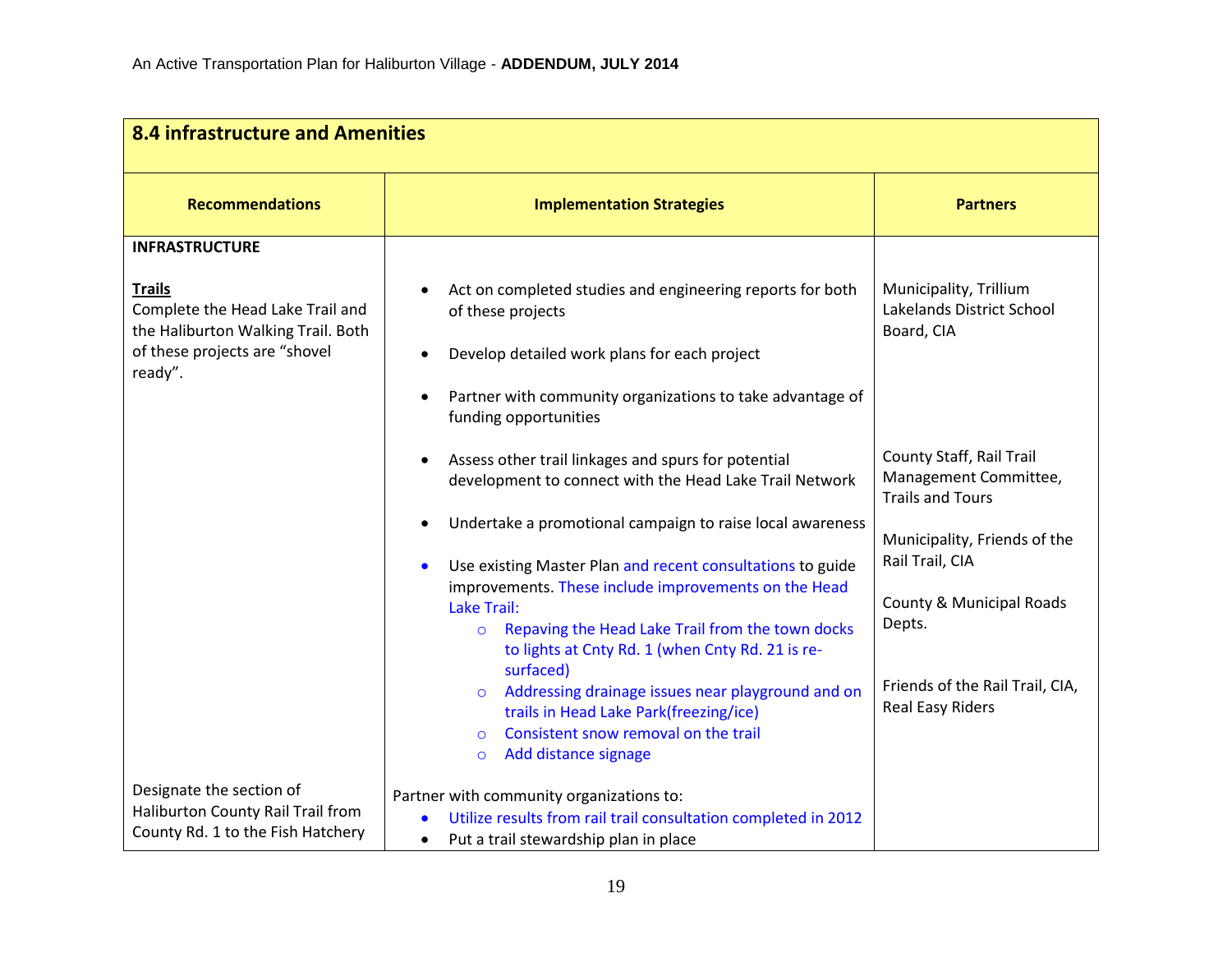| as non-motorized trail                                                                                                                                                                                                         | Continue to monitor issues around shared use                                                                                                                                                                                                                                                                                                                                                                                                                                                                                                                                                 |                                                                                                                |
|--------------------------------------------------------------------------------------------------------------------------------------------------------------------------------------------------------------------------------|----------------------------------------------------------------------------------------------------------------------------------------------------------------------------------------------------------------------------------------------------------------------------------------------------------------------------------------------------------------------------------------------------------------------------------------------------------------------------------------------------------------------------------------------------------------------------------------------|----------------------------------------------------------------------------------------------------------------|
|                                                                                                                                                                                                                                | Host events on the trail that promote walking and cycling                                                                                                                                                                                                                                                                                                                                                                                                                                                                                                                                    |                                                                                                                |
| <b>Sidewalks</b><br><b>Build on information collected</b><br>through the AT Plan consultations<br>to develop a Sidewalk Strategic<br>Plan and complete a sidewalk, trail<br>and path network within the<br>Village             | Continue to utilize the existing GPS sidewalk inventory<br>$\bullet$<br>Consult with CIA regarding continued implementation of<br>$\bullet$<br>the Plan<br>Create a Five Year Capital Improvements Budget for<br>$\bullet$<br>sidewalk development<br>Take advantage of funding opportunities to improve<br>$\bullet$<br>infrastructure<br>Survey and document conditions of existing sidewalks to<br>$\bullet$<br>verify maintenance requirements at specific location<br>Include sidewalk development and maintenance in the<br>$\bullet$<br>annual roads budget (Green Communities Canada | Municipal Staff and<br>Politicians, CIA, Aging Well<br>Haliburton County,<br>Accessibility Committee,<br>Youth |
|                                                                                                                                                                                                                                | recommends 7% of the annual Transportation budget be<br>allocated to AT)<br>Survey or interview people using wheelchairs and walkers<br>$\bullet$<br>to get recommendations on priority areas                                                                                                                                                                                                                                                                                                                                                                                                | Steering Committee,<br>Consultant                                                                              |
| Plan for annual maintenance of<br>existing sidewalks<br>Review accessibility standards to<br>ensure that new sidewalks,<br>upgrades and trails comply with<br>the Accessibility for Ontarians with<br>Disabilities Act (2005). | Establish a policy/minimum standard for sidewalk<br>$\bullet$<br>maintenance including consideration of Regulation 239/02,<br>16.1 Sidewalk surface discontinuities<br>Improve and maintain the sidewalk on the non-lake side of<br>$\bullet$<br>Highland/21 from town to the traffic lights                                                                                                                                                                                                                                                                                                 | Roads Dept.<br>Steering Committee,<br>Consultant<br>Politicians, BIA<br>Municipal Liaison to CIA               |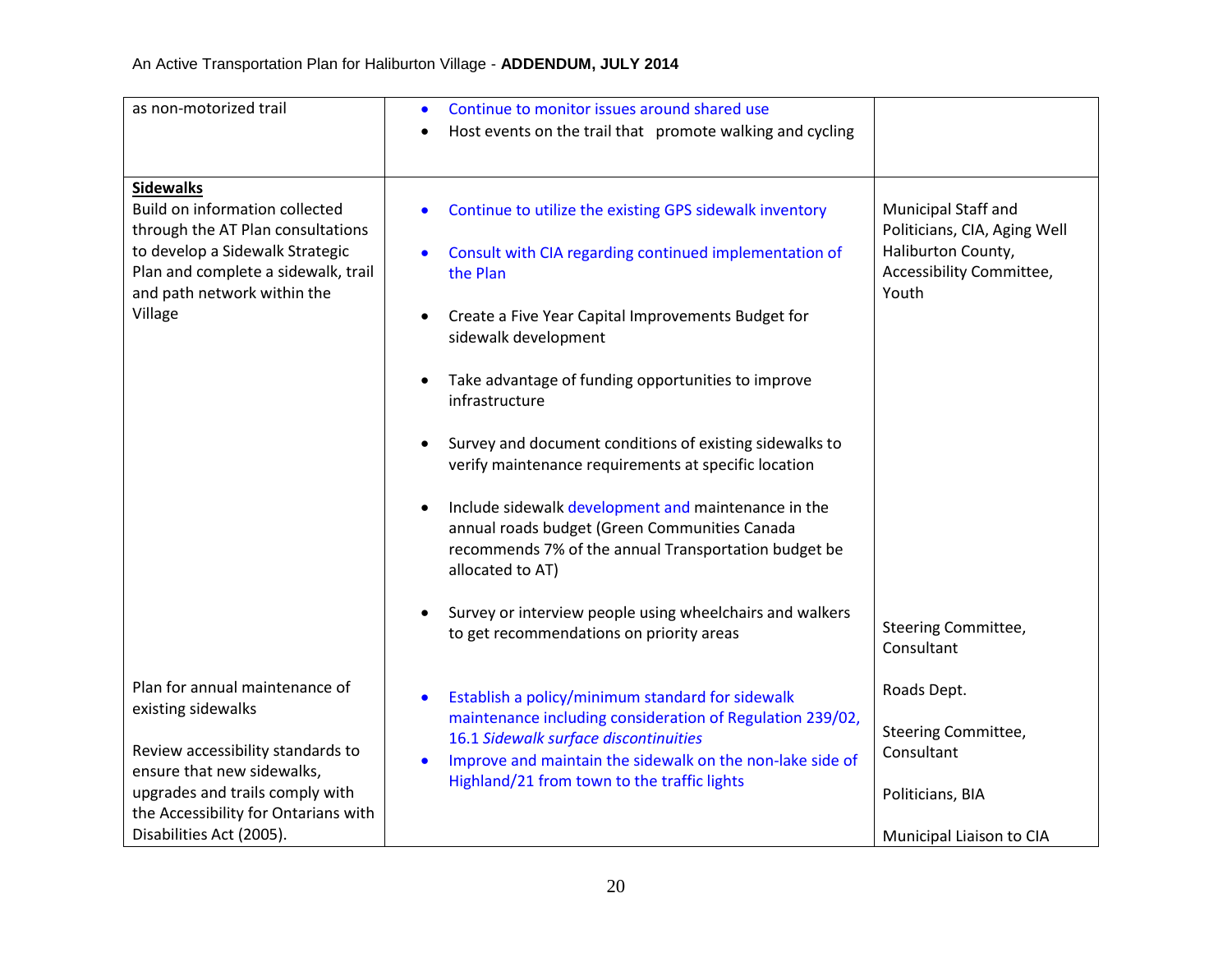| Greenspace<br>Improve accessibility and utility of<br>the War Memorial site | <b>DONE</b>                                                                                                                                                                                                                                                                                                                                                                                      |                                                                                                                                               |
|-----------------------------------------------------------------------------|--------------------------------------------------------------------------------------------------------------------------------------------------------------------------------------------------------------------------------------------------------------------------------------------------------------------------------------------------------------------------------------------------|-----------------------------------------------------------------------------------------------------------------------------------------------|
| <b>Signage</b><br>Develop a signage plan for the<br>Village.                | Ensure signage is consistent<br>Bring interested stakeholders together to discuss signage<br>needs<br>Use a "way-finding" approach to plan development (see<br>appendix 8 in the original AT plan)<br>inventory current signage<br>$\overline{\phantom{a}}$<br>determine effectiveness of signs<br>$\blacksquare$<br>needs assessment<br>$\overline{\phantom{a}}$<br>strategy for implementation | <b>Glebe Park Committee is</b><br>leading this for Glebe Park<br>and Head Lake Trail<br>Municipality, BIA, CIA,<br>Library, Rails End Gallery |
| <b>AMENITIES</b>                                                            | DONE: install bike racks, benches, plantings, public washrooms<br>in park<br>Use base data collected by the CIA and mapped by the<br>Municipality to identify gaps in AT furnishings<br>Monitor street furniture needs and maintenance<br>requirements                                                                                                                                           | Municipality, CIA                                                                                                                             |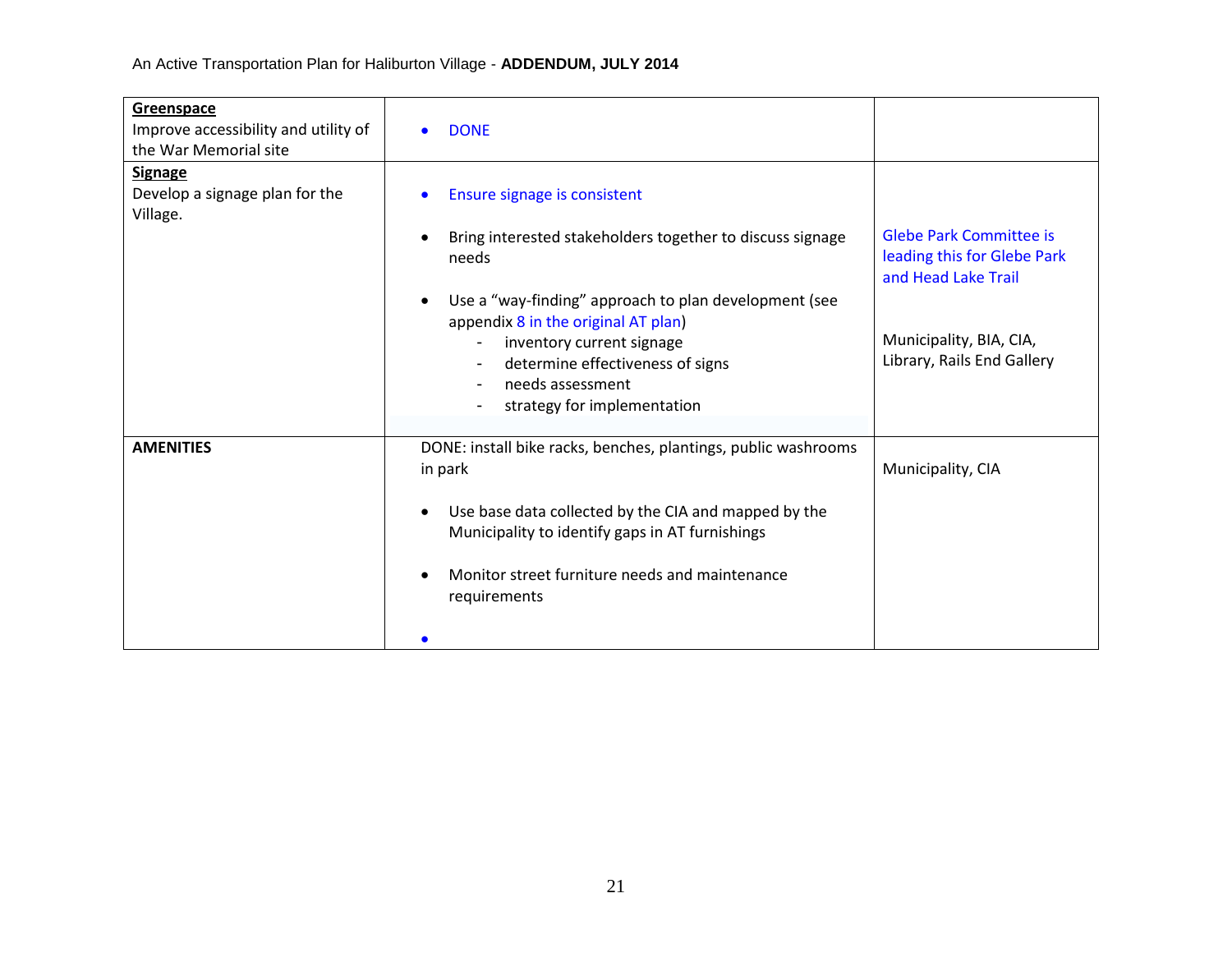| 8.5 Partnerships and Collaboration                                                                              |                                                                                                                                                                                                                                                                                                                                                          |                                              |
|-----------------------------------------------------------------------------------------------------------------|----------------------------------------------------------------------------------------------------------------------------------------------------------------------------------------------------------------------------------------------------------------------------------------------------------------------------------------------------------|----------------------------------------------|
| <b>Recommendations</b>                                                                                          | <b>Implementation Strategies</b>                                                                                                                                                                                                                                                                                                                         | <b>Partners</b>                              |
| <b>Partnership with CIA:</b><br>Continue to build the partnership<br>with the CIA via the Municipal<br>planner. | The role of Municipal Liaison to the CIA is to:<br>Provide a point person to refer to regarding planning and<br>policy issues related to healthy, active communities<br>Streamline communication between council and<br>community groups<br>Utilize the CIA as a resource for future planning regarding<br>walking and cycling in and around the village | Municipality, CIA                            |
| Review AT Plan annually in<br>consultation with the CIA.                                                        | Meet with the CIA annually in preparation for budget<br>deliberations to identify AT priorities and how they fit with<br>other activities of the Municipality                                                                                                                                                                                            | Municipality, CIA, Aging Well<br>Committee   |
| <b>Head Lake Trail Committee</b>                                                                                | Committee is currently disbanded<br>$\bullet$<br>Consider re-establishing the committee to take lead on trail<br>$\bullet$<br>planning                                                                                                                                                                                                                   | Municipality, HLT Committee,<br><b>TLDSB</b> |
| Explore partnerships with BIA and<br>individual business owners to<br>enhance the public realm.                 | Pedestrian alleyway connecting York and Highland Streets:<br>Engage in discussions about upgrading space including<br>paint, lighting and signage to identify this as a pedestrian<br>thoroughfare.                                                                                                                                                      | Municipality, BIA, CIA                       |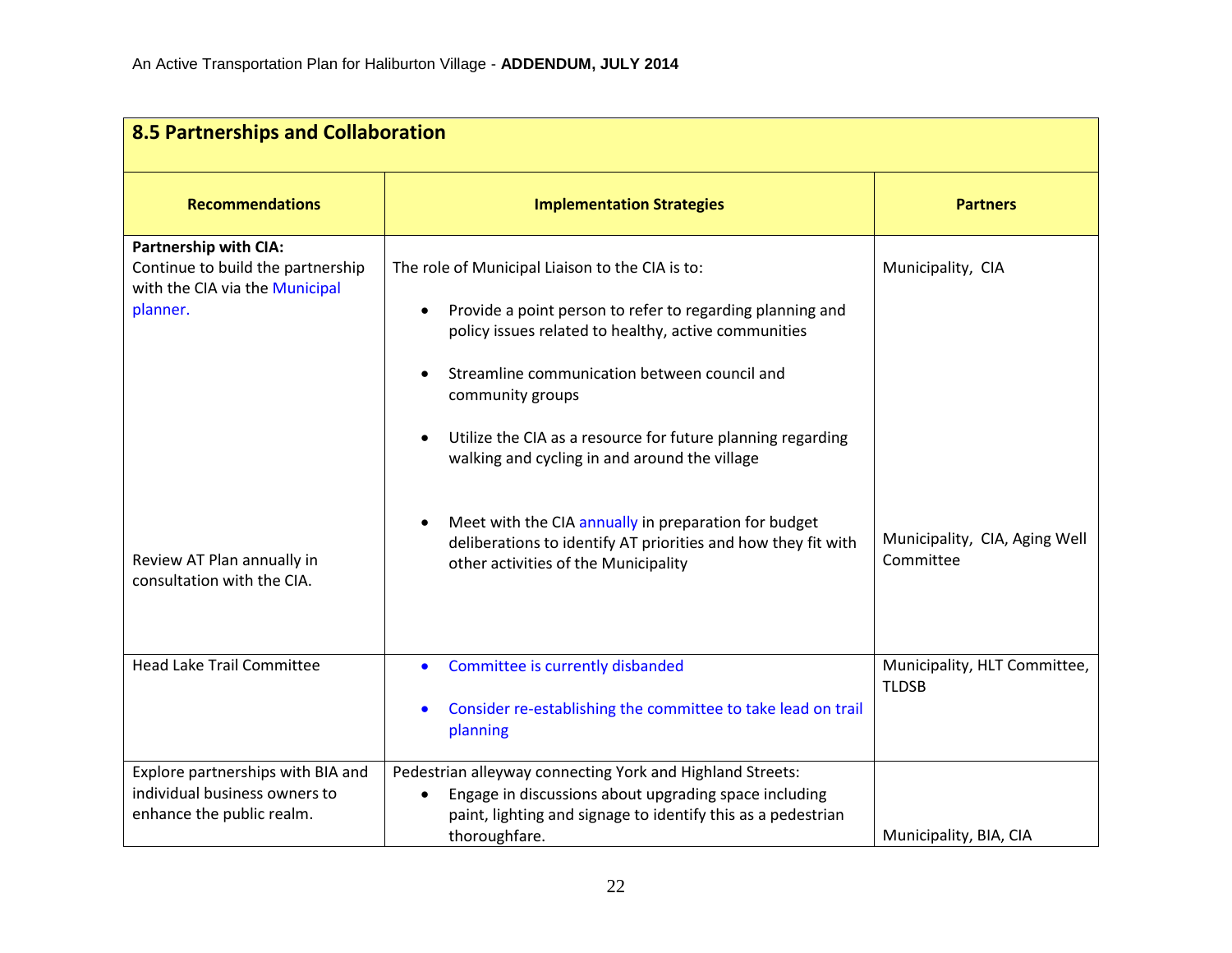| Village Green:                                                                                                                                                                        |  |
|---------------------------------------------------------------------------------------------------------------------------------------------------------------------------------------|--|
| Engage in conversation about the possibility of closing the<br>driveway between the Bank of Montreal and the Print Shop<br>to vehicles and creating a Village Green including benches |  |
| and gardens                                                                                                                                                                           |  |

| <b>8.6 Education and Awareness</b>                                                                                   |                                                                                                                                                                            |                                                                                |
|----------------------------------------------------------------------------------------------------------------------|----------------------------------------------------------------------------------------------------------------------------------------------------------------------------|--------------------------------------------------------------------------------|
| <b>Recommendations</b>                                                                                               | <b>Implementation Strategies</b>                                                                                                                                           | <b>Partners</b>                                                                |
| Communicate the Municipality's<br>value for AT to the public.                                                        | Post the AT plan on the Municipal website<br>Submit public service announcements to local radio                                                                            | Municipal Liaison, CIA                                                         |
|                                                                                                                      | stations promoting AT                                                                                                                                                      |                                                                                |
| Support the continued promotion<br>of Active Transportation and the<br>annual Share the Road educational<br>campaign | Work with CIA to promote this message annually through<br>radio, print and other media<br>Work with the CIA to promote safe cycling through the<br>Share the Road campaign | Municipal Liaison, CIA<br>HKPR, , OPP, Dysart<br><b>Recreation Coordinator</b> |
| Support programs that encourage<br>safe walking / cycling to school<br>and work                                      | Promote cycling by hosting annual Cycling Festival through<br>the recreation program; partner with other groups to<br>promote walking and biking to work and school.       |                                                                                |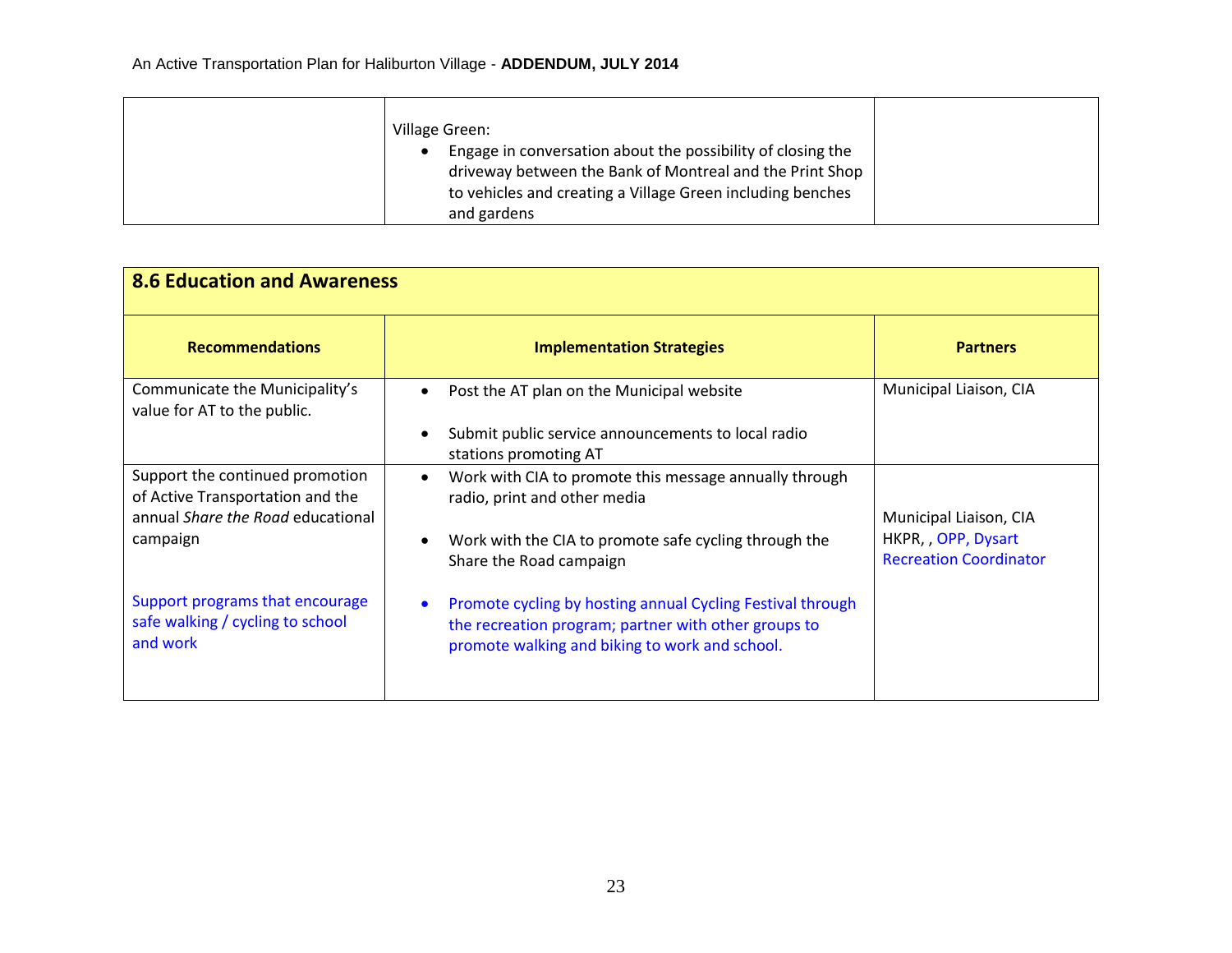#### **9.0 APPENDICES**

#### **NEW Appendix 6 Trail Development Standards and Guidelines**

Recent research regarding design standards that encourage or discourage cycling <http://cyclingincities-spph.sites.olt.ubc.ca/files/2012/08/OpinionSurveyBrochure.pdf>

This resource guide can be used for active transportation in smaller rural communities [Active](http://completestreetsforcanada.ca/resources/active-transportation-beyond-urban-centres-walking-and-bicycling-small-towns-and-rural) [Transportation](http://completestreetsforcanada.ca/resources/active-transportation-beyond-urban-centres-walking-and-bicycling-small-towns-and-rural) Beyond Urban Centres: Walking and Bicycling in Small Towns and Rural America, Roads to Trails [Conservancy](http://completestreetsforcanada.ca/resources/active-transportation-beyond-urban-centres-walking-and-bicycling-small-towns-and-rural) www.railstotrails.org

More recent design guidelines applicable to Ontario including the following:

- Accessibility Standard for the Design of Public Spaces, All public sector organizations are to be in compliance by 2016. See [Integrated Accessibility Standards Regulation 191/11](http://www.e-laws.gov.on.ca/html/regs/english/elaws_regs_110191_e.htm#BK92) at: [http://www.mcss.gov.on.ca/en/mcss/programs/accessibility/built\\_environment/index.asp](http://www.mcss.gov.on.ca/en/mcss/programs/accessibility/built_environment/index.aspx) [x](http://www.mcss.gov.on.ca/en/mcss/programs/accessibility/built_environment/index.aspx)
- Ministry of Transportation Ontario (MTO) Ontario Traffic Manual Book 18 Ontario Bikeway Planning and Design Guidelines has been updated. The updated version is available online here: http://www.otc.org/research/

It includes:

- Shared Roadway/Signed Bike Route;
- Signed Bike Route with Paved Shoulder or with Buffered Paved Shoulder;
- Bicycle Lane; and
- Separated Bicycle Lane An overview is available here: http://www.sharetheroad.ca/files/MTO\_Bikeway\_Guidelines\_Amy\_Ibrahim

[Jim\\_Dowell.pdf](http://www.sharetheroad.ca/files/MTO_Bikeway_Guidelines_Amy_Ibrahim__Jim_Dowell.pdf)

- OTM Book 15 Pedestrian Crossing Treatments is in draft (July 2014) and includes recommendations for both controlled and uncontrolled pedestrian crossings.
- Bikeway Design Guidelines for Provincial Highways is being updated. In the interim, the 1996 edition is still available for purchase from Publications Ontario: [http://www.mto.gov.on.ca/english/engineering/management/corridor/municipal](http://www.mto.gov.on.ca/english/engineering/management/corridor/municipal-guideline/planning.shtml#section_two_two_five)[guideline/planning.shtml#section\\_two\\_two\\_five](http://www.mto.gov.on.ca/english/engineering/management/corridor/municipal-guideline/planning.shtml#section_two_two_five)
- NACTO Urban Bikeway Design (2012) available her[e http://nacto.org/cities-for](http://nacto.org/cities-for-cycling/design-guide/)[cycling/design-guide/](http://nacto.org/cities-for-cycling/design-guide/) Some details are available when you click on the photos of various types of infrastructure.
- AASHTO Guide for the Planning, Design and Operation of Bicycle Facilities available here [https://bookstore.transportation.org/item\\_details.aspx?id=1943](https://bookstore.transportation.org/item_details.aspx?id=1943)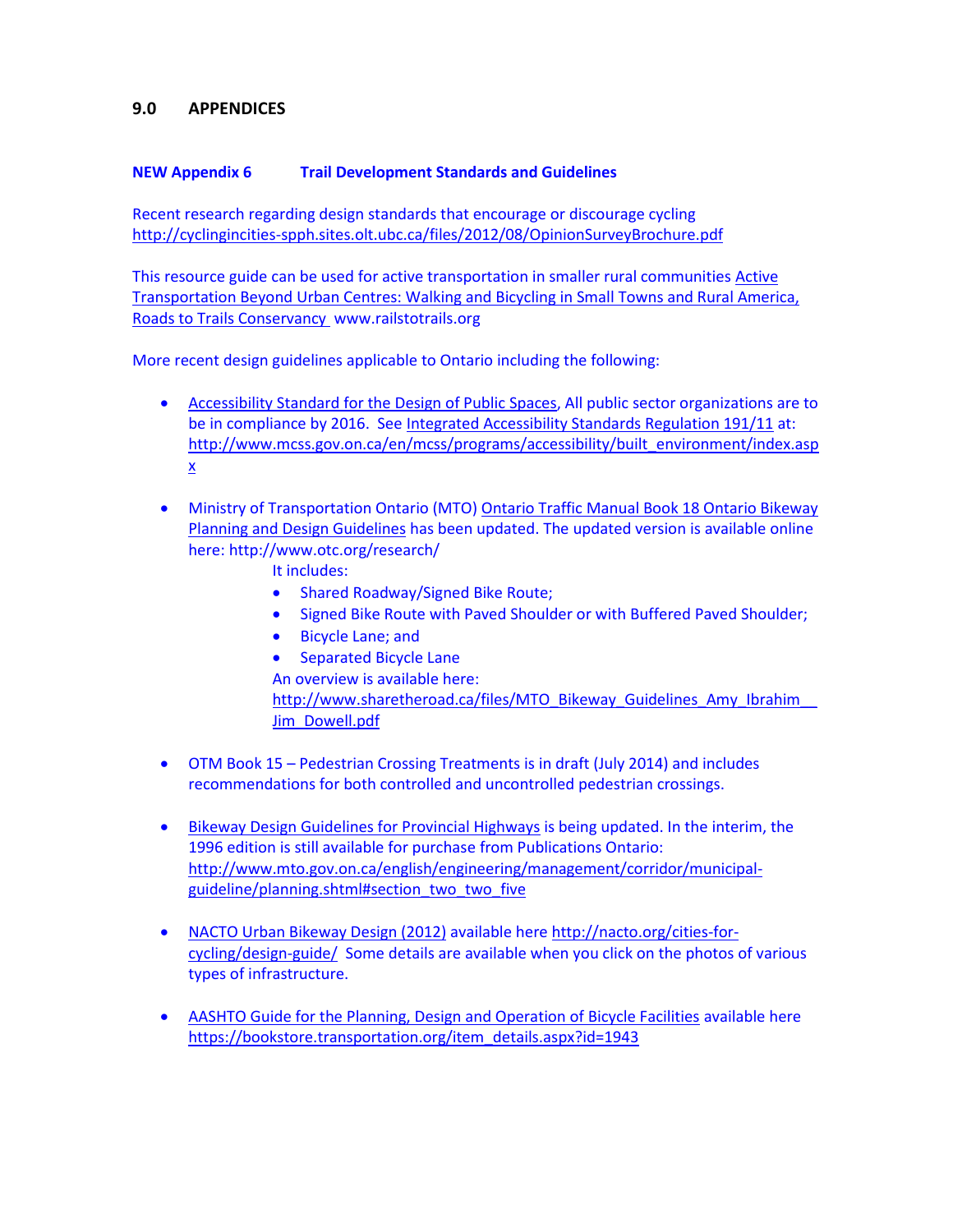#### **NEW Appendix 7 Planning Policies in Support of AT**

#### Source: Appendix D Complete Inventory, *Seven Years Later Report* (2013)

Haliburton County Official Plan (amended 2010)

- Land Use Objectives 1.3: "…and enables healthy, liveable and safe communities."
- Settlement Areas 2.3.2: "…A mix of housing, employment, parks, open spaces, and transportation options will be promoted."
- Policies and Actions 2.3.5.3: "Land use patterns and development should...allow for compact development that is designed in such a way to support and encourage active transportation as well as the establishment of future transit."
- 2.3.5.16: "Council shall…direct municipalities to maintain the well-being of urban downtown areas and main streets and plan to meet the needs of pedestrians."
- Transportation 2.4.2.11: "…Trails, corridors, roads and rights-of-way for significant transportation, recreation and infrastructure facilities will be protected for future use."
- 2.4.2.13: "The County recognizes that recreational trails are important and will encourage the maintenance of existing recreational trails and the establishment of new recreational trails…"
- 2.4.2.15: "A Cycling Master Plan (July 2008), completed by the Haliburton Highlands Cycling Coalition, sets out a 20-year vision for promoting safe and enjoyable cycling in Haliburton County. The local official plans are encouraged to have regard for the objectives in the Cycling Master Plan and promote the implementation of the recommendations made in the Cycling Master Plan, where economically feasible. This is particularly important given the cross boundary nature of cycling routes in the County which connect various municipalities."
- 2.4.2.16: "The County will have regard for the objectives identified in the Cycling Master Plan and promote the implementation of the recommendations on County roads, taking into consideration economic feasibility and land ownership of the road allowance."

Dysart et al Official Plan (amended 2010)

- passed resolution to adopt Active Communities Charter in 2009
- 2.1.1 Introduction "…Further, the Municipality recognizes the value of projects undertaken by community groups and where appropriate, incorporates policy to support these initiatives. The Built Form Guidelines (Haliburton Business Improvement Association, 2005), Haliburton County Cycling Master Plan (Haliburton Highlands Cycling Coalition, 2008) and An Active Transportation Plan for the Village of Haliburton (The Communities in Action Committee, 2009) provide additional background and context for the policies of this Plan.
- 2.2.4 Promotion of Recreation Opportunities "The Municipality will promote the health of its residents by providing and supporting a variety of public recreation opportunities and uses. The Municipality will promote recreational opportunities by: …incorporating the principles of active transportation into municipal infrastructure projects, where possible and economical to do so; and encouraging new development to incorporate the principles of active transportation, where possible and economical to do so."
- 2.2.7 Promotion of Liveable Settlements "…It is an objective of this Plan to promote healthy, liveable and safe communities by: …encouraging healthy, active communities by applying principles of good community design, active transportation, as well as, providing parks and recreation opportunities."